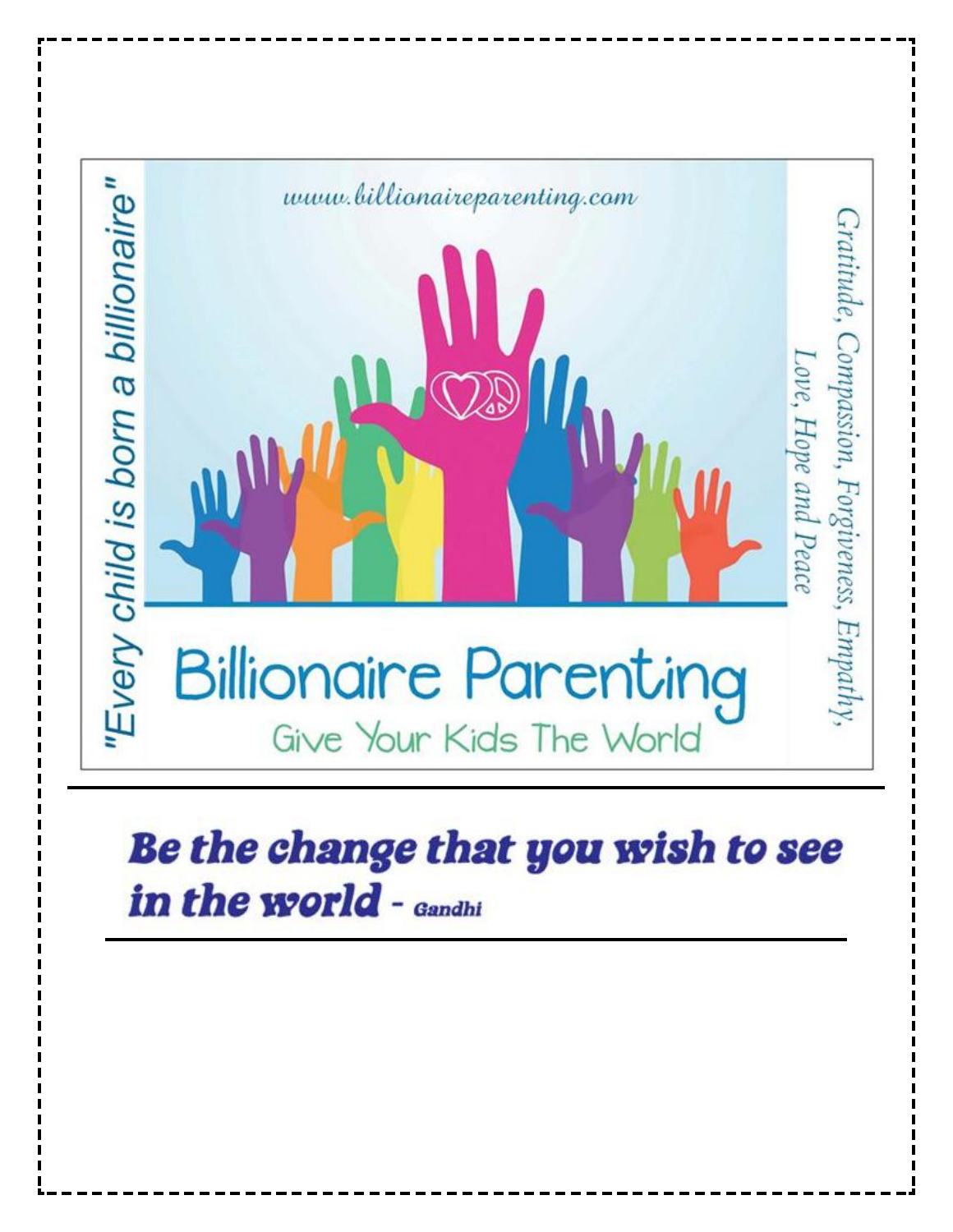

## **NEVER JUDGE A "BOOK" BY ITS COVER**

The Universe is clever and will force us to assess things that we have not been able to cope with. It will help us to be able to see our short comings more clearly. How many times have you experienced the same type of scenario over and over again with different people?

- $\checkmark$  It usually takes somebody who can push our limits or whose personality or actions push our buttons that turn out to be our greatest teachers. It will always be easier to see all the flaws in others instead of us.
- $\checkmark$  These people usually serve as a mirror and teach us what needs to be revealed about ourselves. Seeing what we don't like in others help us look deeper inside ourselves for similar traits and challenges that need healing, balancing, or changing. Keep this in mind next time judgment comes to the foreground.
- $\checkmark$  So if you have internalized anger (sarcasm, criticism, judgment, apathy, depression) within yourself that may manifest into dis-eases in your body such as endometriosis, "cancer", ETC; then you will most likely encounter situations and people that have intense characteristics of anger that openly express them. This is to remind you to allow your subconscious to free up the emotions that have been trapped within your body.

@Billionaire Parenting 2014 (www.billionaireparenting.com) discussed and the Handout 2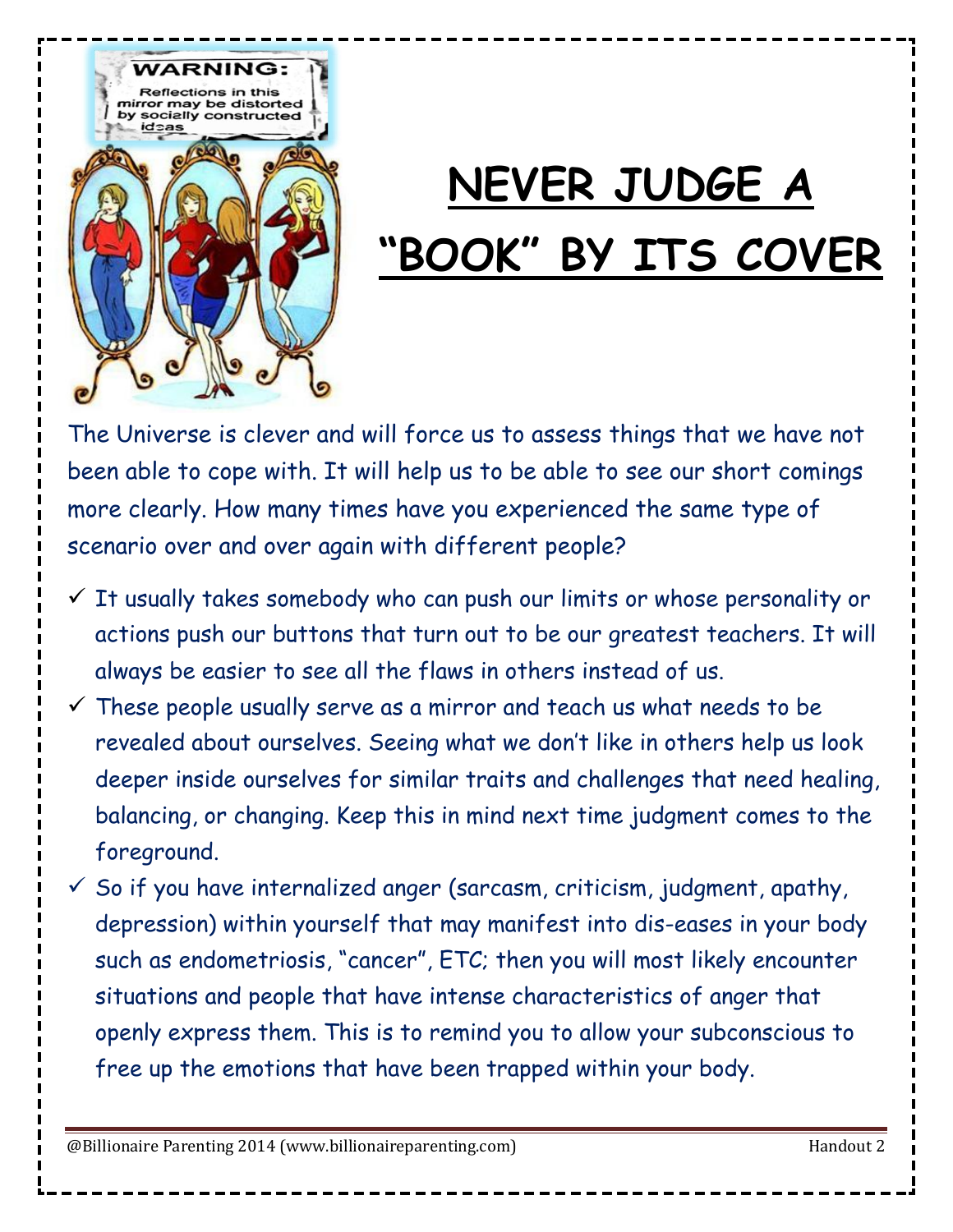

# **DO YOU SEE WHAT I SEE?**

According to Louise Hay, it does not matter how old you are, there is a little child within you who needs love and acceptance.

- $\checkmark$  If you are a <u>woman</u>, no matter how self-sufficient you are, you have a little girl who is very tender and needs help.
- $\checkmark$  If you are a man, no matter how macho you are, you still have a little boy inside who craves warmth and attention.
- $\checkmark$  As children, when something went wrong, we tended to believe there was something wrong with us. Children develop the idea that if they could only do it right, then parents and caregivers would love them, and they wouldn't punish them.
- $\checkmark$  In time, the child believes, there is something wrong with me. I'm not good enough.
- $\checkmark$  As we grow older, we carry these false beliefs with us. We learn to reject ourselves & refuse to forgive our "imperfections"
- $\checkmark$  There is a parent inside each of us, as well as a child. If we listen to our inner dialogue, we can hear the scolding. We can hear the parent tell the child what it is doing wrong or how it is not good enough. We need to allow our parent to become more nurturing to our child.

@Billionaire Parenting 2014 (www.billionaireparenting.com) discussed and the Handout 3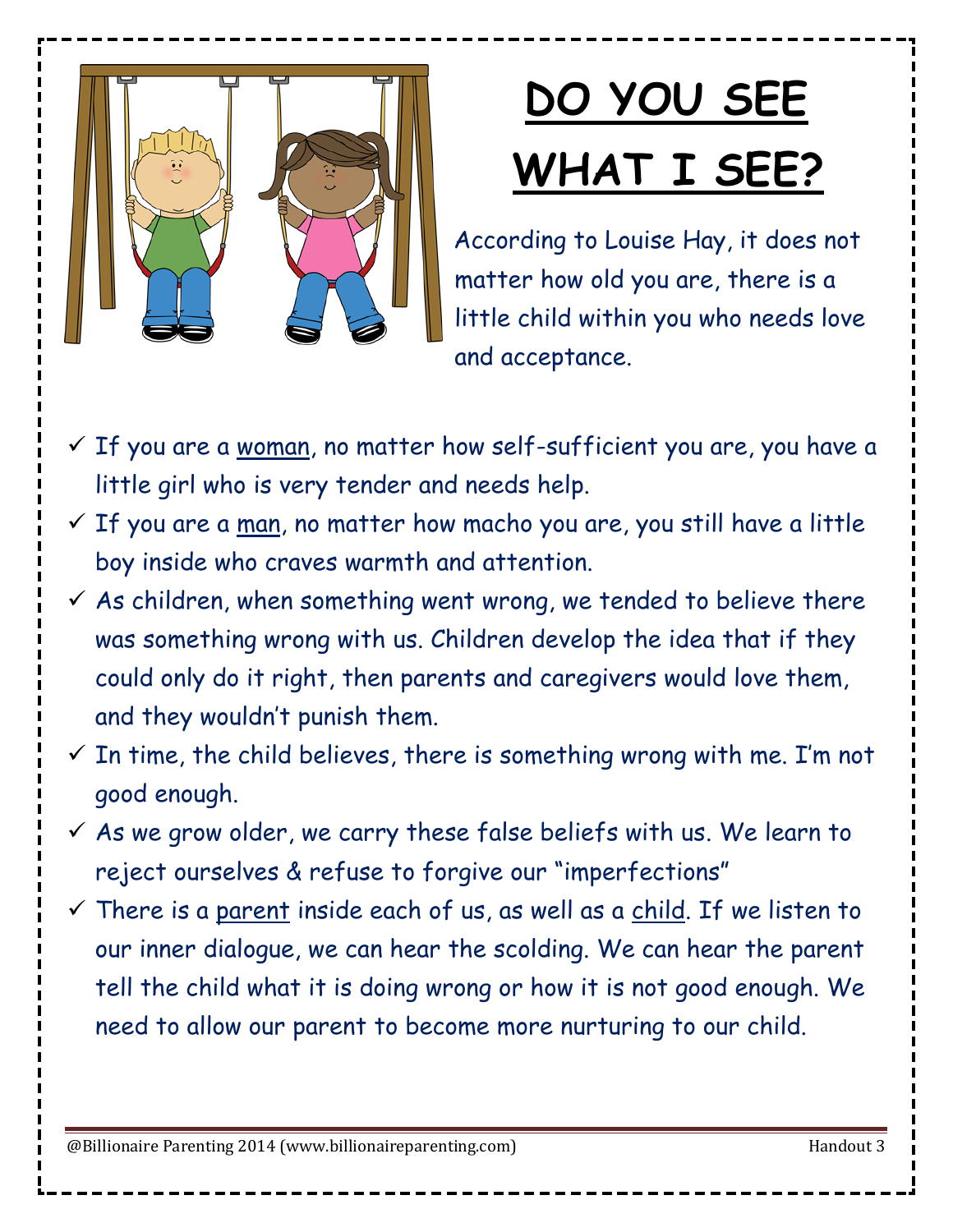

#### **BILLIONAIRE PARENTING**

- $\checkmark$  If a billion dollars was just deposited into your bank account, how much time and energy would you use to make sure you get the highest return on investments? This is what you have been gifted with each time you have a child. How important is it to you to connect the billions of neurons in your child's mind? Even billionaire, Mark Cuban understands parenting should not be a job that is delegated.
- $\checkmark$  Today's children are extra sensitive to their environments. This includes garments, furniture, house-hold materials, temperatures, food, etc. They thrive for pure food and water and organic materials. This is why we are seeing a many food allergies and sensitivities arising amongst this generation.
- $\checkmark$  The children of today are our leaders of the future, yet they are teachers from the moment they step foot on Earth. Are our children truly troubled or are they bringing gifts to humanity that a dysfunctional world has forgotten. Gifts that are not evidenced at a superficial level: gratitude & compassion (ADHD/ADD), unconditional love (Autism), empathy & hope (Depression), and forgiveness (Obesity). Many children are misdiagnosed; it is time to rethink the labels we have given to our children that could mark them for life. If we don't see their highest potential – who will?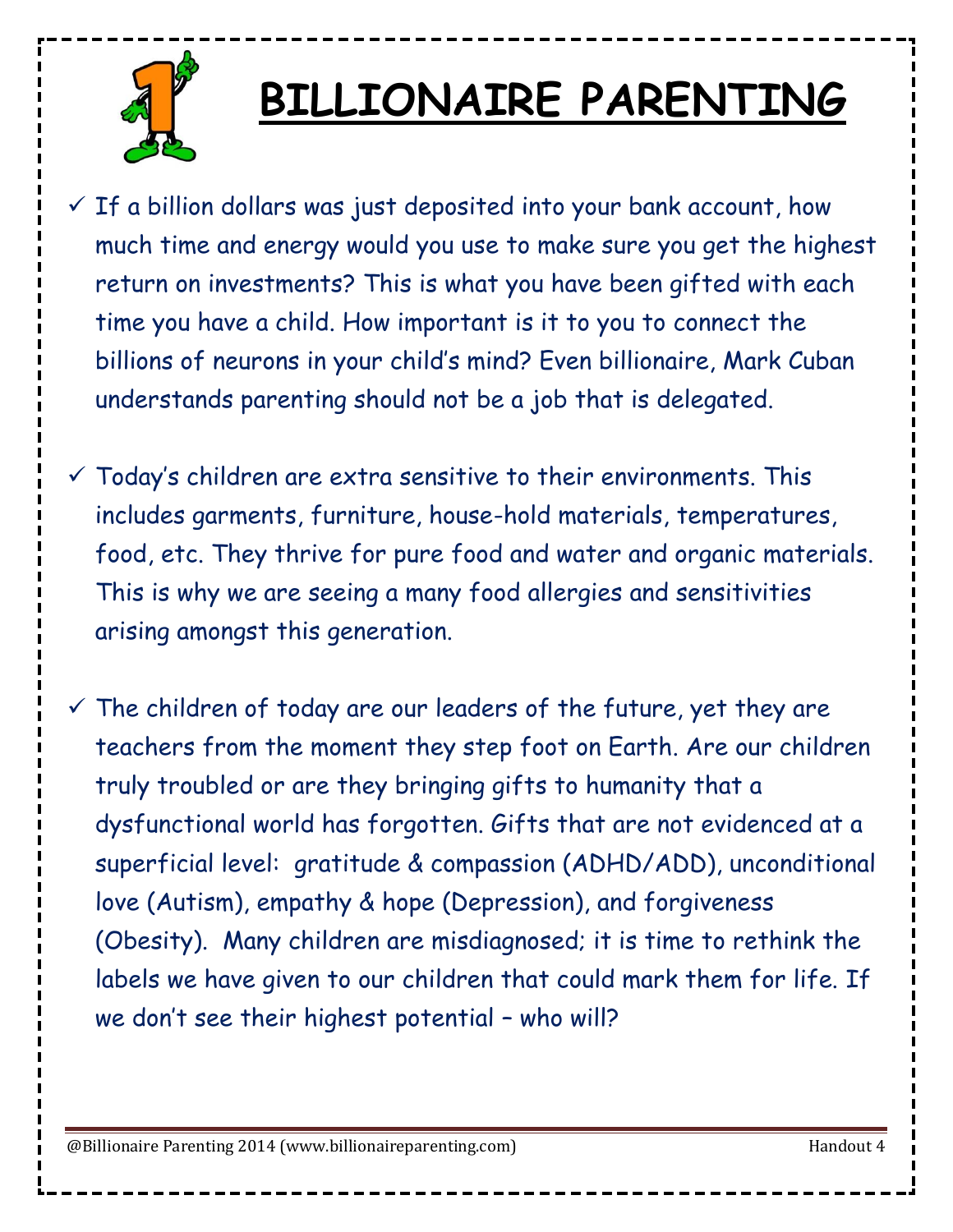

#### PRENATAL CARE FOR THE  **FATHER AND MOTHER**

- $\checkmark$  Among the mental and emotional changes linked to a fetus exposed to high levels of cortisol (stress) are insomnia, ADD/ADHD, anxiety, depression, mood-swings, fear disorders and the list goes on. Did you know that the mother's emotions, inclusive of repressed ones such as fear, anger, grief, love or hope can biochemically alter the genetic expression of the offspring for 3 generations to come?
- $\checkmark$  Pathology discovered that there were more types of bacteria present within the vaginal canal of stressed mothers; however, the important bacteria, Lactobacillus was significantly reduced. The detriment of this is that science has discovered that the expression of 20 genes may be impacted by the decrease in Lactobacillus. Some of the genes being impacted related to the growth of synaptic connections within the brain and the production of neurons.
- $\checkmark$  Studies revealed that babies that were circumcised had an accompaniment of increased blood pressure, increased heart rates, decreased oxygen level in the blood supply and an immediate surge of the cortisol stress hormone within their bodies. From a psychological perspective, recent evidence associated this experience with learning more memories of pain and fear. Ironically this is the same association that occurs during the childhood immunization process.

@Billionaire Parenting 2014 (www.billionaireparenting.com) discussed the Handout 5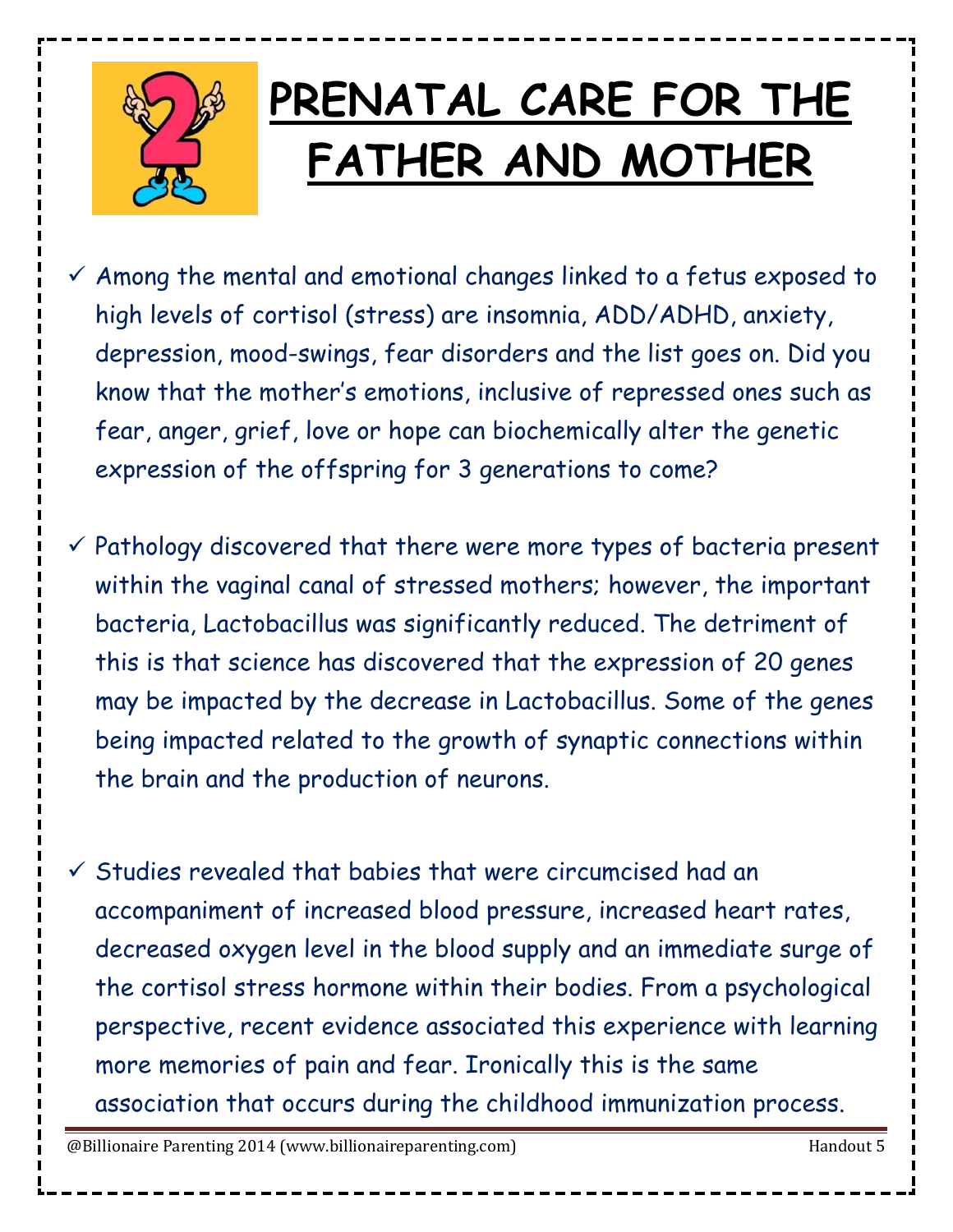

## **BRAINS "R" US, INQUIRING MINDS WANT TO KNOW**

- $\checkmark$  A study showed that when mothers frequently spoke to their infants, their children learned about 300 more words by age two than did children whose mothers rarely spoke to them. Reading aloud to children helps stimulate brain development, yet only 50% of infants and toddlers are routinely read to by their parents.
- $\checkmark$  More than 400,000 people attempt suicides in the US per year because of depression, which is more common than "cancer" and diabetes. A Kaiser Permanente study on adverse childhood experiences with 17,000 participants found that childhood exposure to violence, domestic abuse (physical & psychological), family neglect or other environmental stressors can have lifelong consequences, including a higher probability of depression.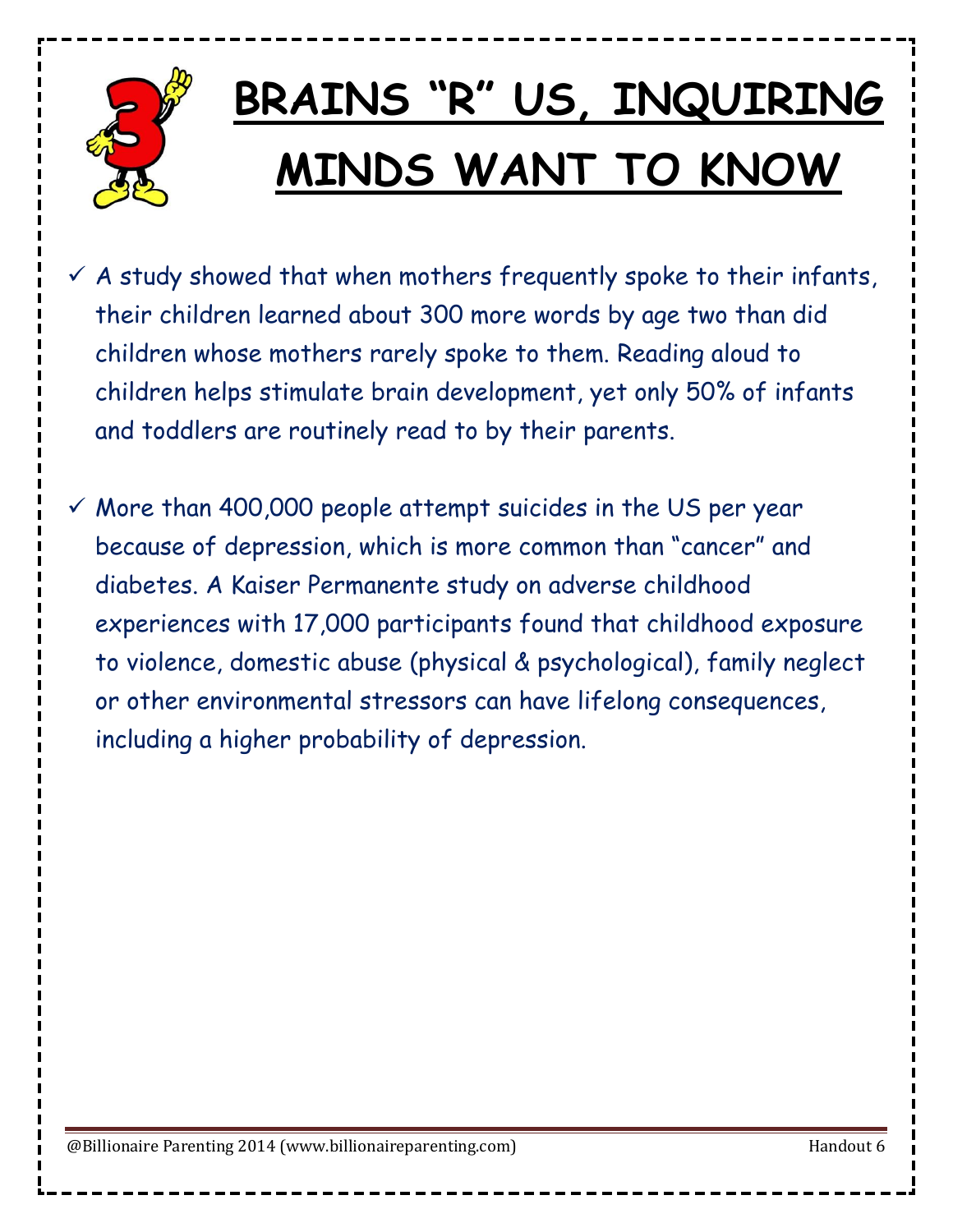

# **BRAINS "R" US, INQUIRING MINDS WANT TO KNOW**

- $\checkmark$  Our brain produces 5 frequencies (beta, alpha, theta, delta and gamma). Brain Sync is designed to access and rebalance all the brain waves and is currently yielding 87% success rates within prestigious hospitals such as Harvard.
	- o Theta brain waves dominance is often found in highly creative individuals. Blocked or suppressed emotions can be experienced when theta brainwaves are stimulated.
	- o Gamma brain waves can help ADD/ADHD in their lack of concentration and it will boost the mood, empathy and compassion levels in depressed candidates.
	- o Stress triggers Beta brain waves; furthermore, watching television causes beta brain waves to be suppressed. This is why many children that appear to have ADHD characteristics become calmer when watching a television or tablet.
	- o Research has shown that the Delta brain waves release the anti-aging hormone including the human growth hormone and melatonin. This brain wave also causes a person to have an increase of empathy, understanding and compassion for others.
	- o The Alpha brain waves slow down the heart which is conducive for those having heart problems. A healthier from of promoting alpha brain waves would be to meditate. By talking less, you will increase the alpha states of the mind. Einstein was operating primarily in the alpha state.

@Billionaire Parenting 2014 (www.billionaireparenting.com) discussed and the Handout 7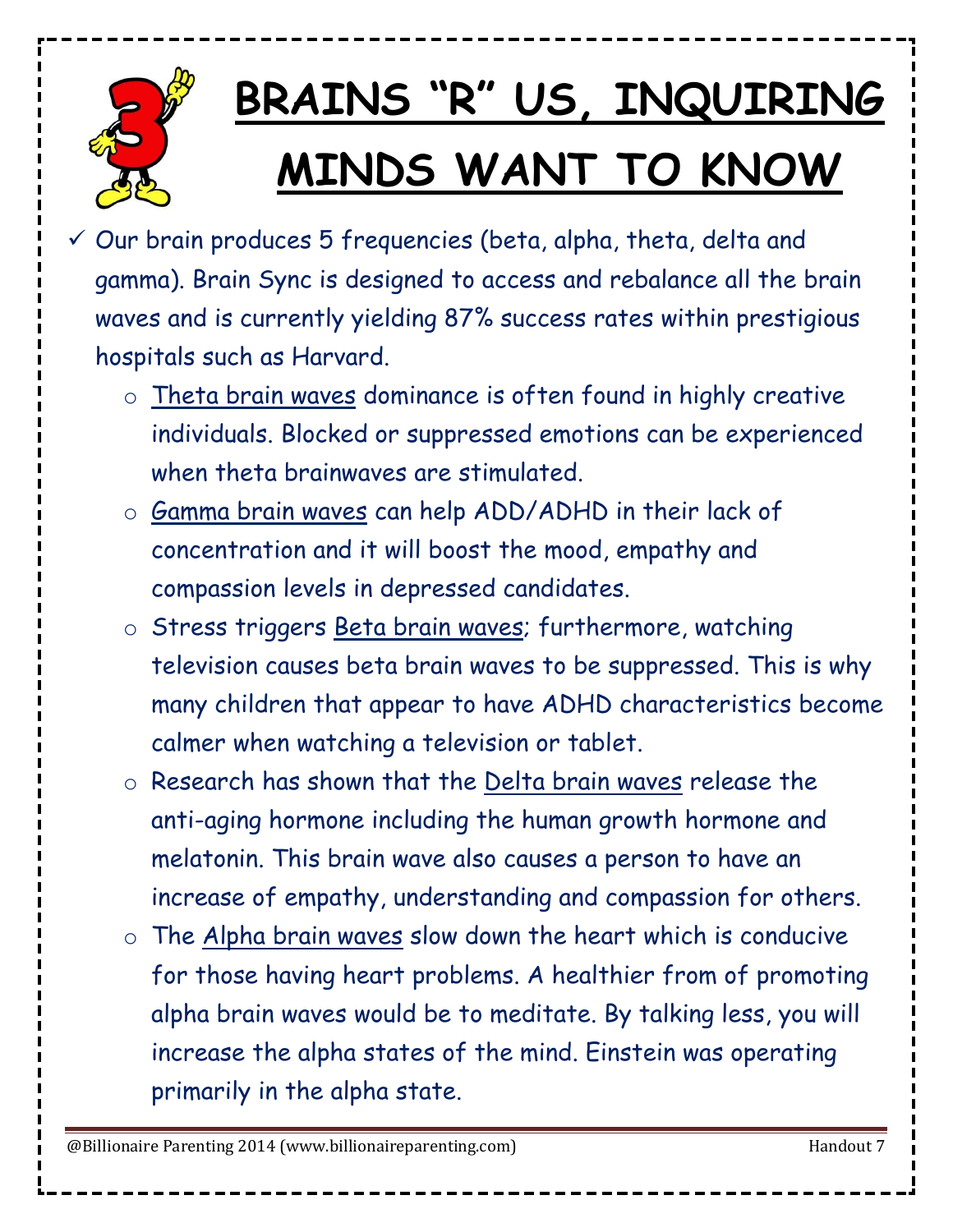

#### **EPIGENETICS: WHAT IS YOUR CHILD OR GRANDCHILD'S LEGACY?**

 $\checkmark$  We have "tumor" suppressor genes, these genes are capable of stopping "cancer" cells and are present in every cell in your body, but so are proteins called histones. Histones are proteins that make up chromosomes and act as a spool around which DNA can wind. Dr. Jean-Pierre Isa of the Anderson Cancer Center explains histones can hug DNA so tightly that it becomes 'hidden from view' to the cells. According to Dr. Pamela Peeke, histones are influenced by every decision we make, what we eat and think, as well as our actions influences histones. Foods such as broccoli, cauliflower, Brussels sprouts, kale, cabbage, bok choy, garlic, and onions contain substances that act as histone blocks and regularly consuming these foods would naturally support this function.

 $\checkmark$  According to Dr. Greger, it is not healthy to eat farmed fish because farm raised fish are fed nearly 2 dozen human antibiotics to keep them alive. Food coloring linked to retinal damage is also used to make the fish meat appear fresher.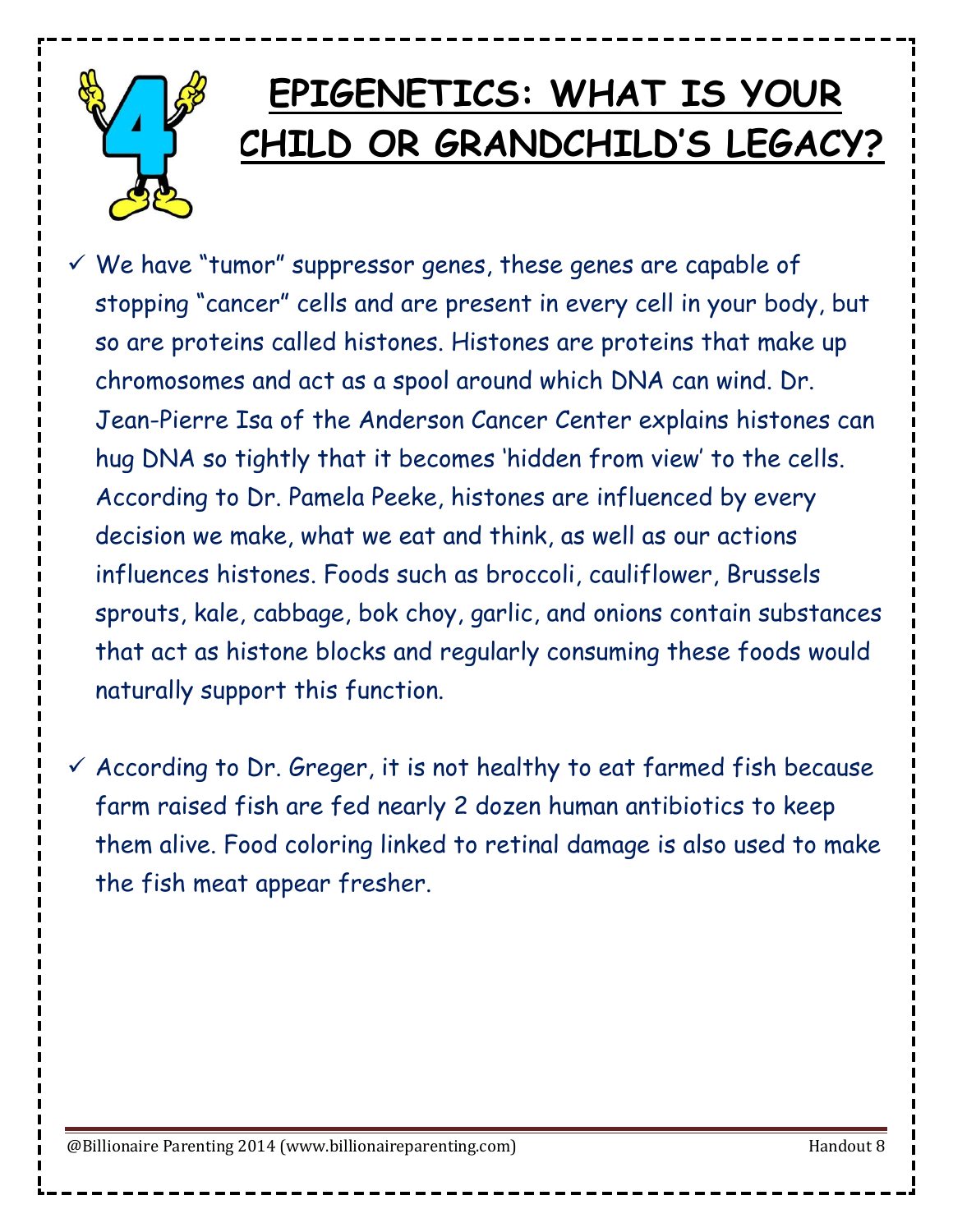

 $\checkmark$  Most people have heard of Agent Orange. This toxin was used as a defoliant in Vietnam and has since been associated with "cancer", heart-disease, diabetes, and other illnesses. Although the uses of dioxins were banned by the Stockholm Convention in 2001, they can still occur during, for example, the burning of pesticide-treated foliage. According to the Food and Drug Administration, "over 95% [of dioxin exposure is] coming through dietary intake of animal fats." Therefore, it is important to eat large portions of vegetables high in anti-oxidants to combat the toxins in the meat.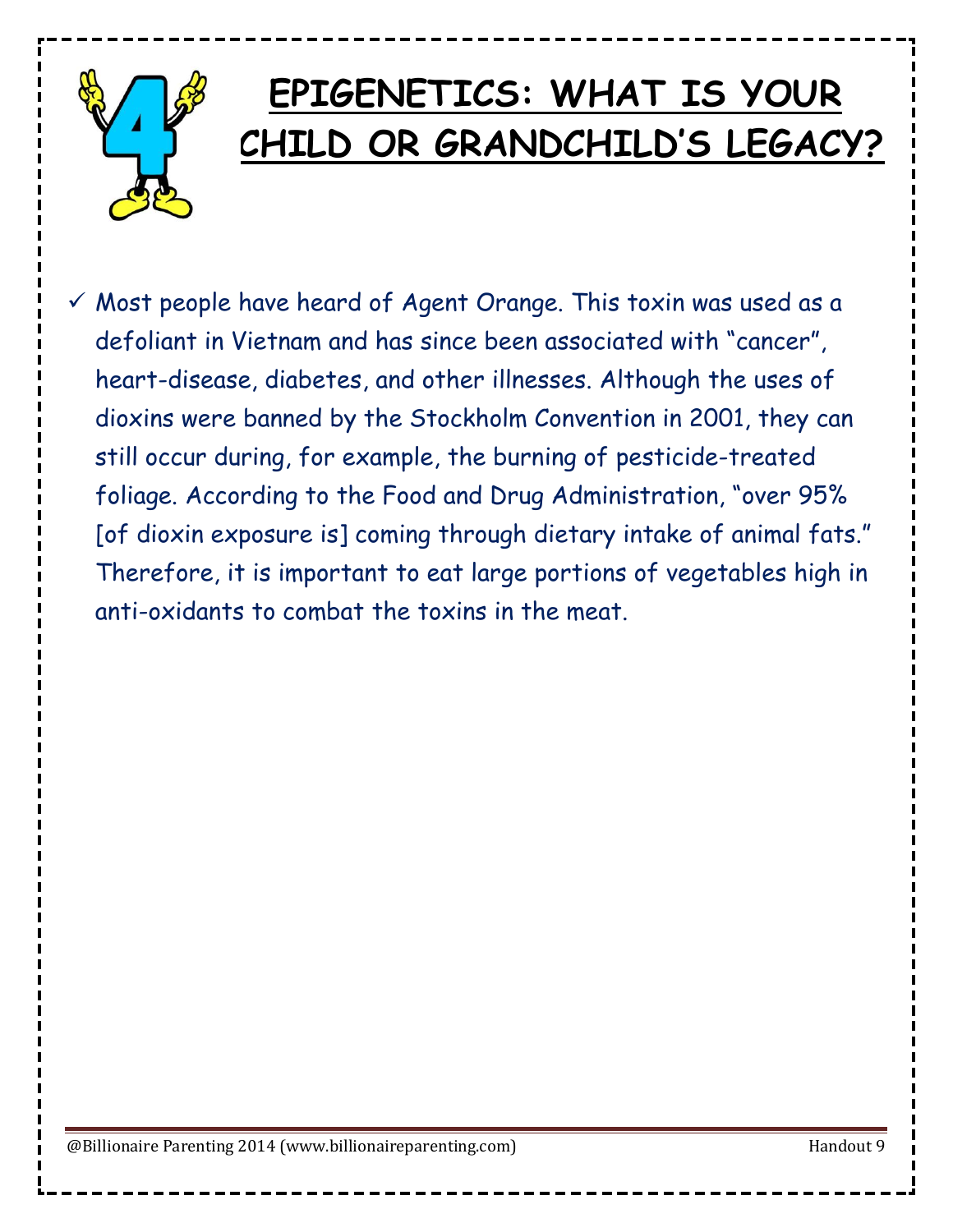

## **REAL NUTRITIONAL FUEL FOR YOUR BODY**

- $\checkmark$  Eating the Rainbow Diet Each color for a certain food has a meaning in terms of nutrition.
	- o Eating Green Foods regulates the pituitary gland, fights depression, bulimia, and other psychosomatic conditions affecting the gastric system. It is useful in calming the nervous system, fights irritability and insomnia (broccoli, kale, spinach, collard greens, artichokes).
	- o Eating Blue/Purple Foods stimulates the parasympathetic system, reduces blood pressure and calms both breathing and heart rate. It has anti-inflammatory and muscle relaxing effects (blueberries, eggplants, plums, blackberries, Concord grapes).
	- o **Eating Red Foods** affect the heart by increasing pulse rate and the muscles by increasing their tension. They influence vitality and increase body temperature to promote sensuality (beets, cherries, red onions, strawberries, grapefruit).
	- o Eating Yellow/Orange Foods purifies blood, helps digestion and has a cleansing effect. Brings on a sense of security and a strong sense of well-being (butternut squash, carrots, lemon, sweet potatoes, pineapple)
	- o Eating White Foods provides energy and balances the chronobiological rhythm, by stimulating the production of serotonin, a substance which regulates both sleep and the nervous system (turnip, onions, cauliflower, garlic, shallots)

@Billionaire Parenting 2014 (www.billionaireparenting.com) example and the Handout 10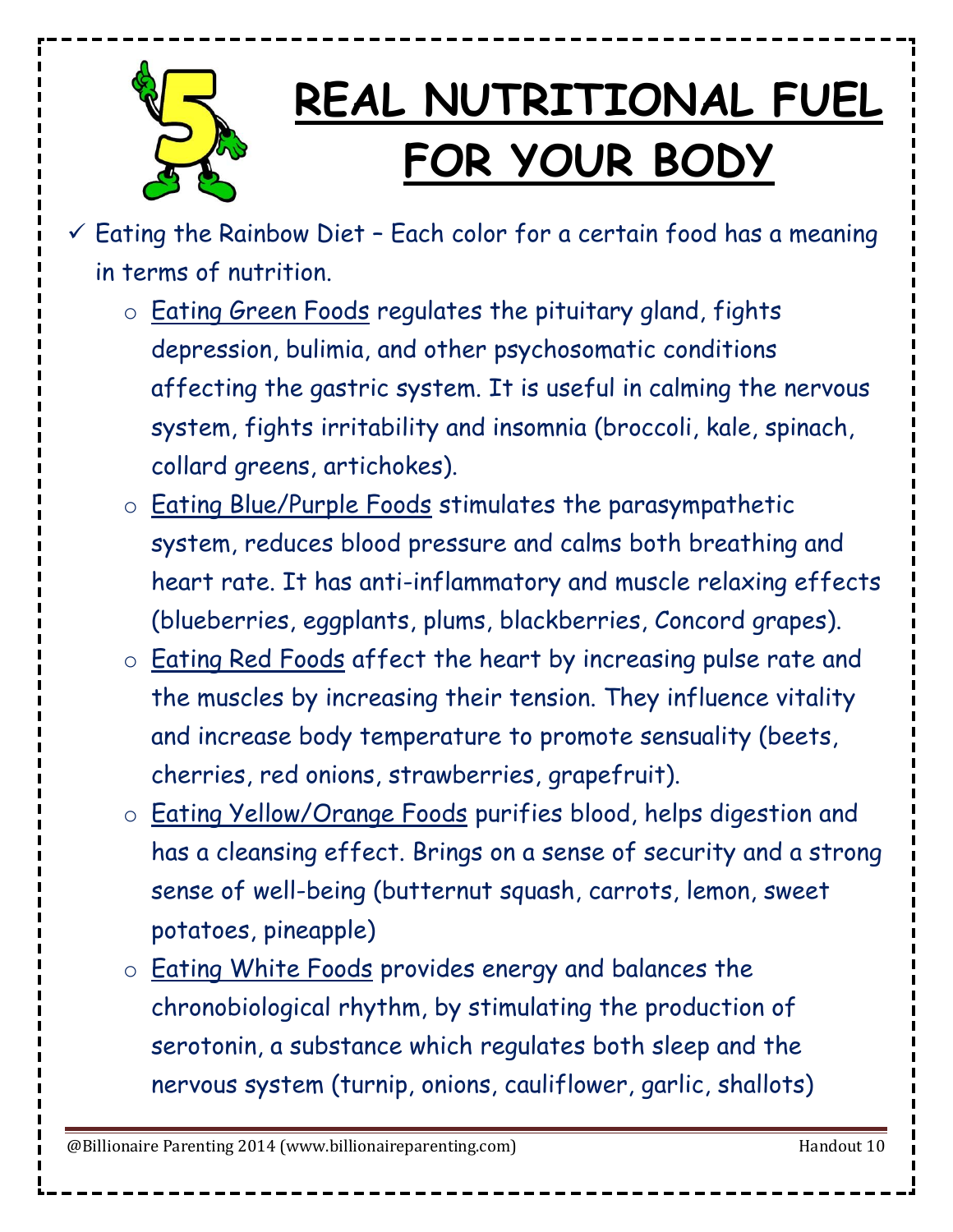

#### **REAL NUTRITIONAL FUEL FOR YOUR BODY**

- $\checkmark$  Watching a good movie is often times associated with a big bag of popcorn. Did you know the microwave popcorn bag can leach chemicals that are harmful, like perfluorooctanoic acid, which is linked to infertility; this toxin latches on to the popcorn and then you and remains in your body for an extended time frame.
- $\checkmark$  On average, the US citizen consumes close to 756 grams of sugar every 5 days or 130 pounds of sugar a year. If this rate continues, 42% of the US population will then be obese by 2030 and it will cost close to half a trillion dollars in health spending. According to Michelle King Robson, founder of EmpowHER, the more sugar a person consumes the higher the risk for brain shrinkage in the memory center known as the hippocampus, which in the long run leads to dementia. Did you know that a 20 ounce soft drink equates to eating 16.5 sugar cubes or consuming 3 pounds of carrots? High fructose corn syrup is one of the most used substitutes for sugar and damages memory and impacts learning abilities. Food companies use it because it is 6 times cheaper and is almost in every processed food including condiments and baby foods.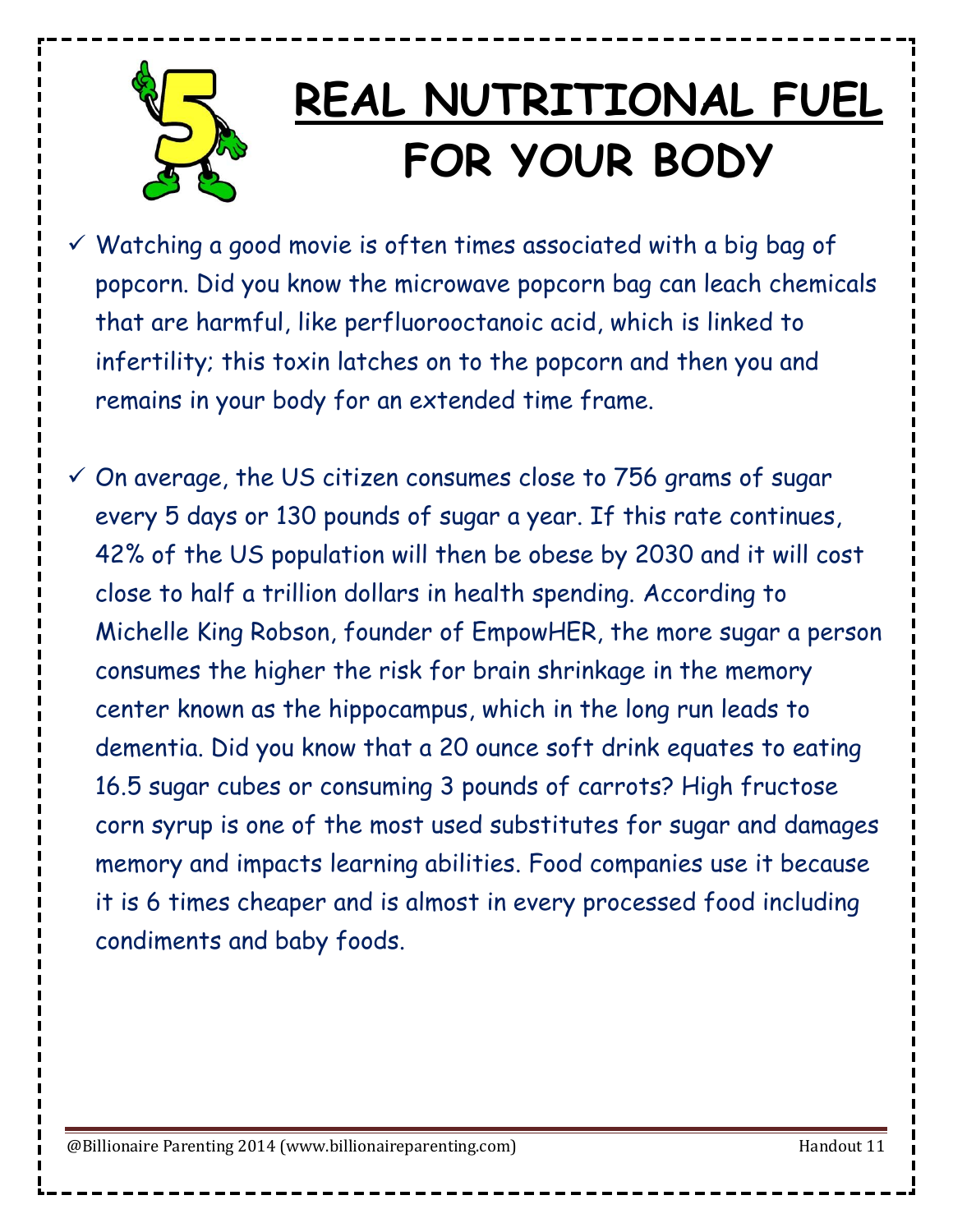

#### **HERBS AND FLOWER ESSENCE**

- $\checkmark$  Just as everyone has a unique fingerprint the Ayurvedic Blueprint believes there are 3 energy types prevalent in every person at any given time:
	- $\circ$  Vata (Wind) When vata energy is balanced, there is creativity and vitality. When imbalanced, it produces fear, insomnia, dry skin, constipation, difficulty focusing & anxiety.
	- $\circ$  Pitta (Fire) When pita energy is balanced, there is warmth, friendliness, discipline, intelligence and contentment surrounding the environment and the person becomes a good leader and speaker. When imbalanced, it produces irritability, compulsivity, anger, ulcers, and symptoms of indigestion or inflammatory conditions.
	- $\circ$  Kapha (Earth) When Kapha energy is balanced, there is expressions of love, sweetness, supportiveness , stability and forgiveness. When imbalanced, it produces insecurity, sluggishness, weight gain, sinus congestion and envy.

Dr. Bach believed that by correcting harmful mental attitudes you can stop the dis-ease from becoming physical or, you can treat the dis-ease when it is at an energy level rather than grossly pathological at the physiological level. ADD and ADHD, according to Dr. Bach is a result of a combination of emotions that can be rebalanced with the aid of the Bach Flower remedies. After a short duration of the Bach Flower remedies' usage, teachers also commented that the children were using this remedy appeared to be much calmer and was able to readily focus on the task at hand.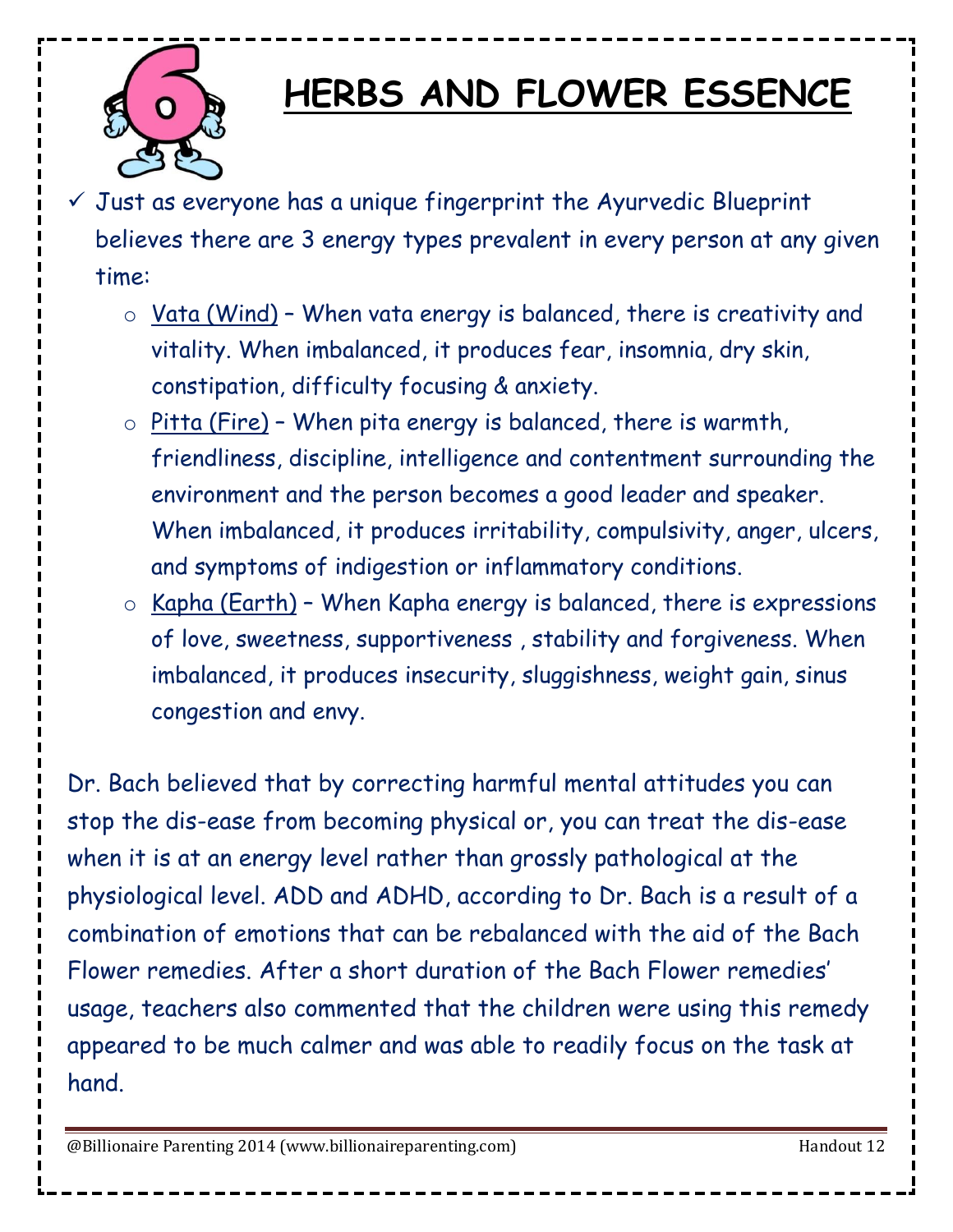

#### **HERBS AND FLOWER ESSENCE**

- o Walnut = Helps when you get easily distracted by noises, movements and commotion.
- o Clematis = Helps when you daydream and have a hard time focusing on the task in front of you
- $\circ$  Vervain = Helps when you are overly excited and hyper, from over involvement in a subject or idea.
- $\circ$  Impatiens = Helps when you easily get impatient with the slowness of others. For people who get frustrated and cannot express themselves as they would like to, great for temper tantrums.
- $\checkmark$  According to the Autism Society of Japan, it defines autism as a sense of insecurity and stresses and Dr. Bach has designed some flower essence to address some of these emotions:
	- $\circ$  Scarlet Monkey Flower = Relates to frustration that is felt when your intention is blocked. These are the types of anger and issues of power that you feel when you are pushed into extreme challenges.
	- o Violet = Helps with profound shyness, reserve, aloofness, fear of being submerged in groups.
	- o Bluebell = Helps when a child feels afraid of being ridiculed and anxious about being noticed at all and fearful of being punished and also worried about being judged.
	- o Snapdragon = Helps with verbal aggression and hostility; repressed or misdirected libido, tension around jaw.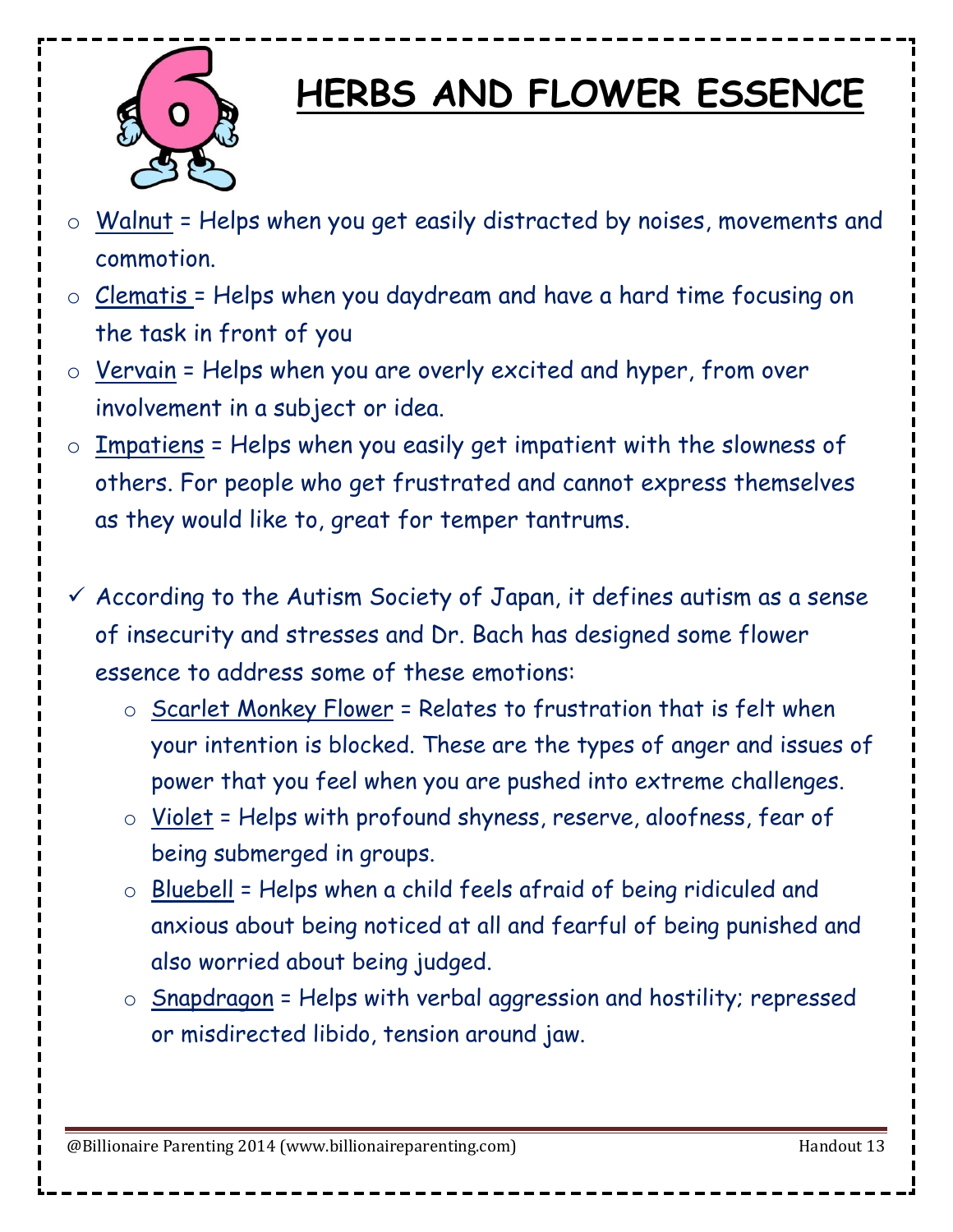

## **YOU AND YOUR CHILD'S CHIROPRACTIC JOURNEY**

- $\checkmark$  If the baby is born with the Cesarean Section, there may be a lack of cranial molding (asymmetric head shape) and skin sensory input. The skin sensory input may be a precursor to Autistic characteristics that in involve the deficiencies in the touch sensory. Much research has shown the impact of cranial asymmetry at birth and found it affected many issues such as: the potential preference during sleep or breastfeeding, head pain, sinus issues, allergies and personality disorder, headache, poor cervical biomechanics, chronic head and facial pain, or tiling of the head while swallowing.
- $\checkmark$  In a growing child, it is imperative to prevent subluxation since it can prevent balance and coordination of the left and right side of the body. This will affect the proper formation for the left and right brain. This improper or delayed connection can make the child more prone to dyslexia or other learning disorders including poor social skills.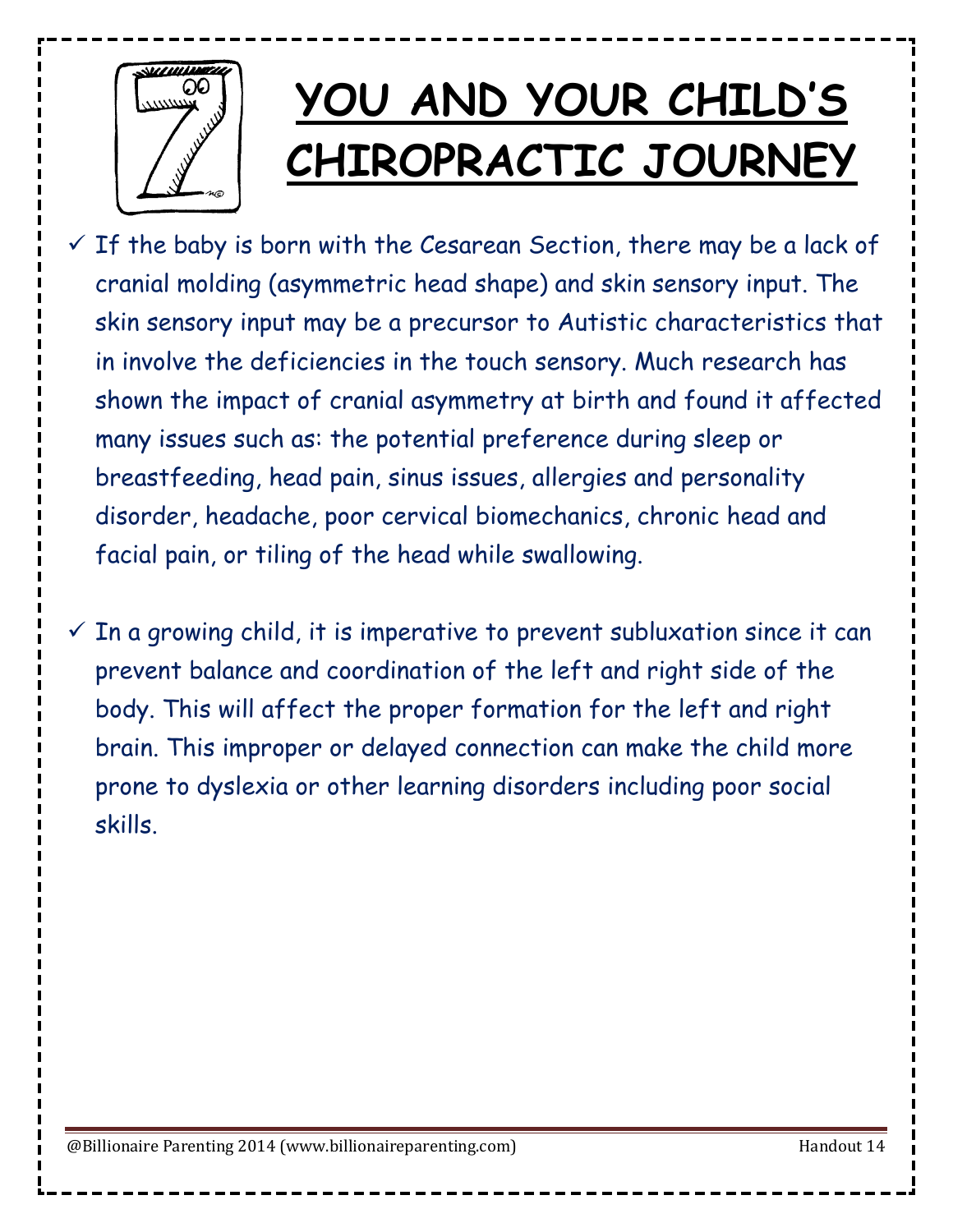

## **YOU AND YOUR CHILD'S CHIROPRACTIC JOURNEY**

 $\checkmark$  If medical interventions are involved during the birthing process (epidural, Pitocin, fetal heart monitor), there is a stronger likelihood of trauma to the baby's spine and nervous system and a subluxation occurring. Research showed that it takes 2 weeks for a subluxation to be engraved within the nervous system as a bad pattern. This is why it is recommended to get at least your child evaluated by your chiropractic physician every two weeks in the first 3 to 7 years of their life. Subluxations that have not been corrected by chiropractic adjustments become embedded with scar tissues in the muscles, soft tissues and bones. Within 7-14 days, that layer of scar tissue becomes permanent and another layer forms.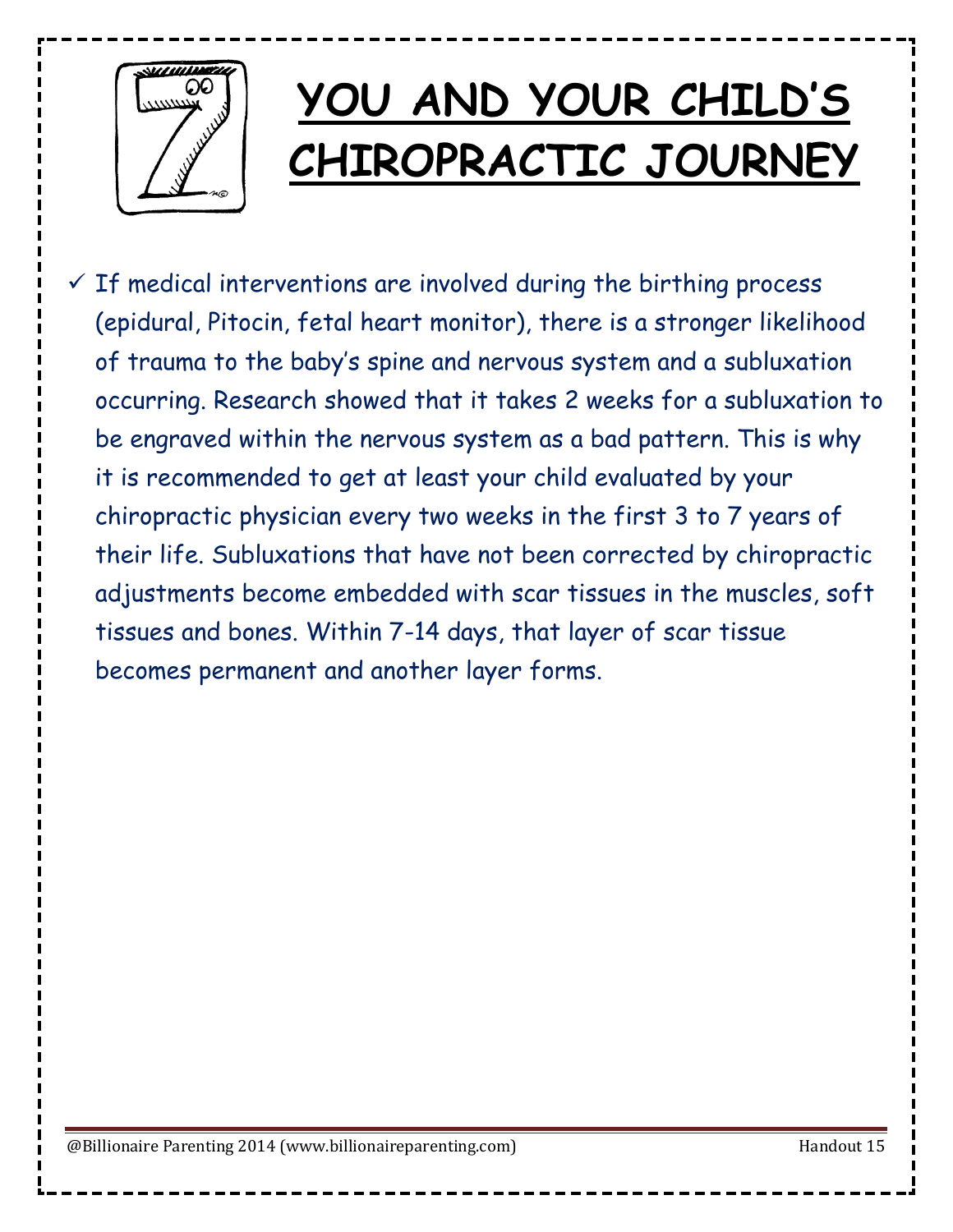

 $\checkmark$  Through the 1990's, Dr. Masaru Emoto performed a series of experiments observing the physical effect of words, prayers, music and environment on the crystalline structure of water. There was a water bottle that held the negative words, "You make me sick, and I will kill you" and "Adolph Hitler." The other bottle held the positive words such as "Thank you" and "Love and Appreciation". The positive words formed aesthetically and symmetrically figured shapes. Now let's imagine if the words and effects that comes out of our mouths or indirectly thought about from our minds has this effect on water crystals, what it would have on a person. Did you know the average adult human body is 57-60% water? The percentage of water in infants is much higher, typically around 75-78% water. Have you thought about what words you have been saying around your kids lately, are they positive or negative?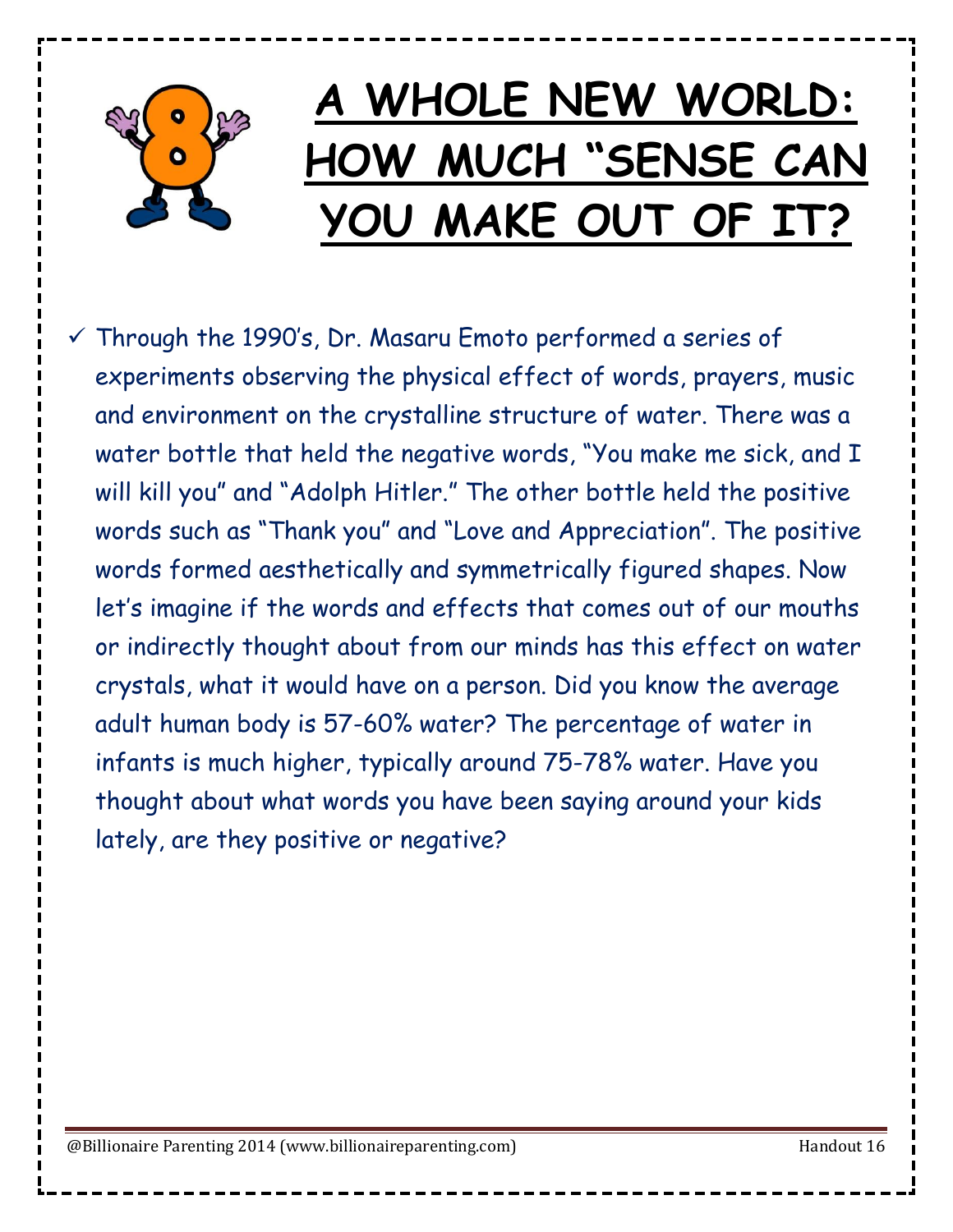

 $\checkmark$  A research study was conducted by Dr. Jesus Manzanores of Spain with a group of children diagnosed with ADHD and underwent 20 weekly reflexology sessions. The results provided evidence that there was an average improvement of 19% on reading speed and improvement of 21% for mathematical calculations. It also evidenced that reflexology may help to relieve many of the symptoms associated with the conditions of Autism and Asperger's Syndrome. Research reveals that by reflexing the pituitary and pineal glands, there is a release of the ACTH, Oxytocin, Melatonin hormones to enhance the body and mind's functionality.

 $\checkmark$  The Huaxia Zhineng Qigong Clinic and Training Center in China (aka the Center), had about 4 thousand staff and patients living there. The Center focuses on exercise, love, life energy and healthy foods. There are no pharmaceutical medicines. It is the largest hospital known of its kind in the world. The Center has 95% successfully treated almost two hundred different dis-eases. People have been "cured" of "cancer", arthritis, paralysis, and diabetes (just to name a few).

@Billionaire Parenting 2014 (www.billionaireparenting.com) example and the Handout 17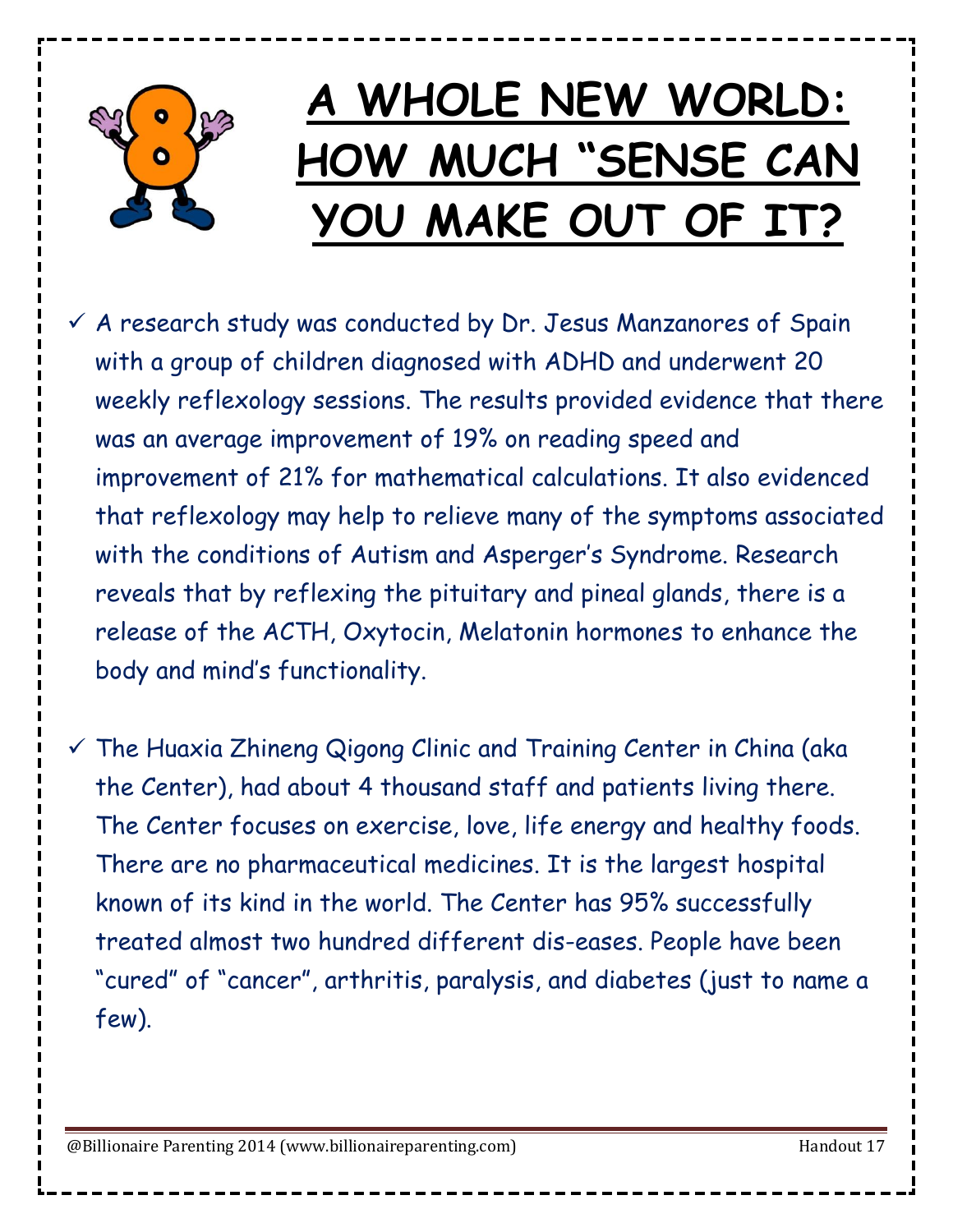

#### **STRESS-LESS LIVING**

 $\checkmark$  Too often children sink to a world of their own when they are confronted by stress. They will seek time alone in their rooms, drift off, or get sucked into video games. When children try to escape stress through means of alcohol, drugs, promiscuity, frequent illnesses, sleep, overeating, or starving themselves; a permanent withdrawal can occur.

 $\checkmark$  Because gifted children will have high expectations for achievement and put pressures on themselves to excel, it can lead to a very stressful life. The majority of them carry internalized fears of being mediocre. This is why they need intellectual stimulation. If it is too boring or monotonous, work or school becomes stressful or they focus their energy elsewhere which often results in them being misdiagnosed as having attention deficits. These children's minds are always operating at simultaneous processing speed and as such they will look for more stimulating activities to help them feel alive and challenged.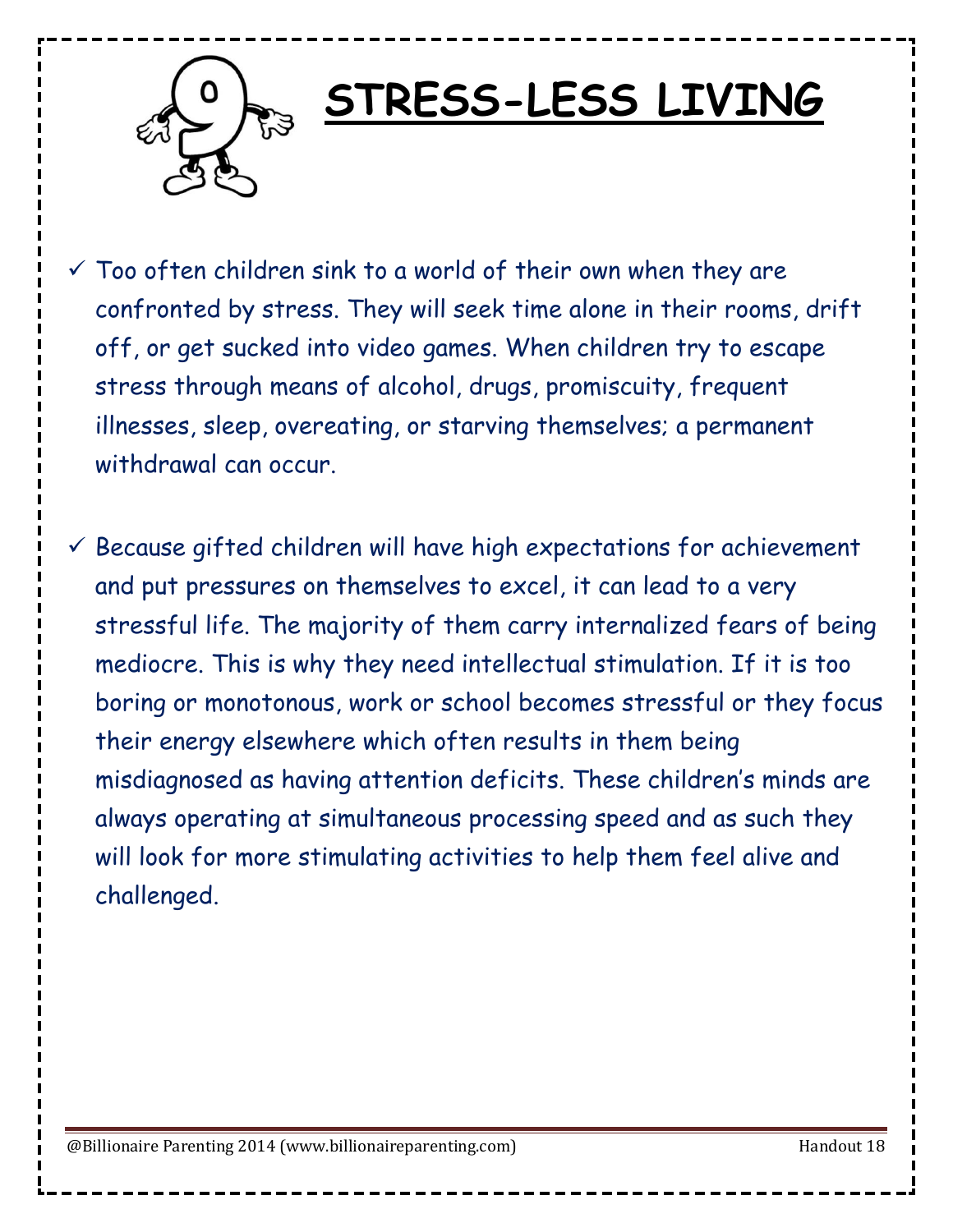

#### **STRESS-LESS LIVING**

 $\checkmark$  Empathetic people already know where you are coming from by using their capacity to energetically merge with someone and feel everything they are feeling. Because most of them do not realize they are empathetic or possess this capacity. They often merge their own feelings with others (positive and negative) and get lost in that ocean of feelings, without realizing that it was attributable to someone else's pain. If one has emotional scars and absorbs more negative emotion, their health might suffer and leave them hopeless, also known as depression. The majority of empathy is absorbed like a sponge. They will become stressed without noticing or realizing it.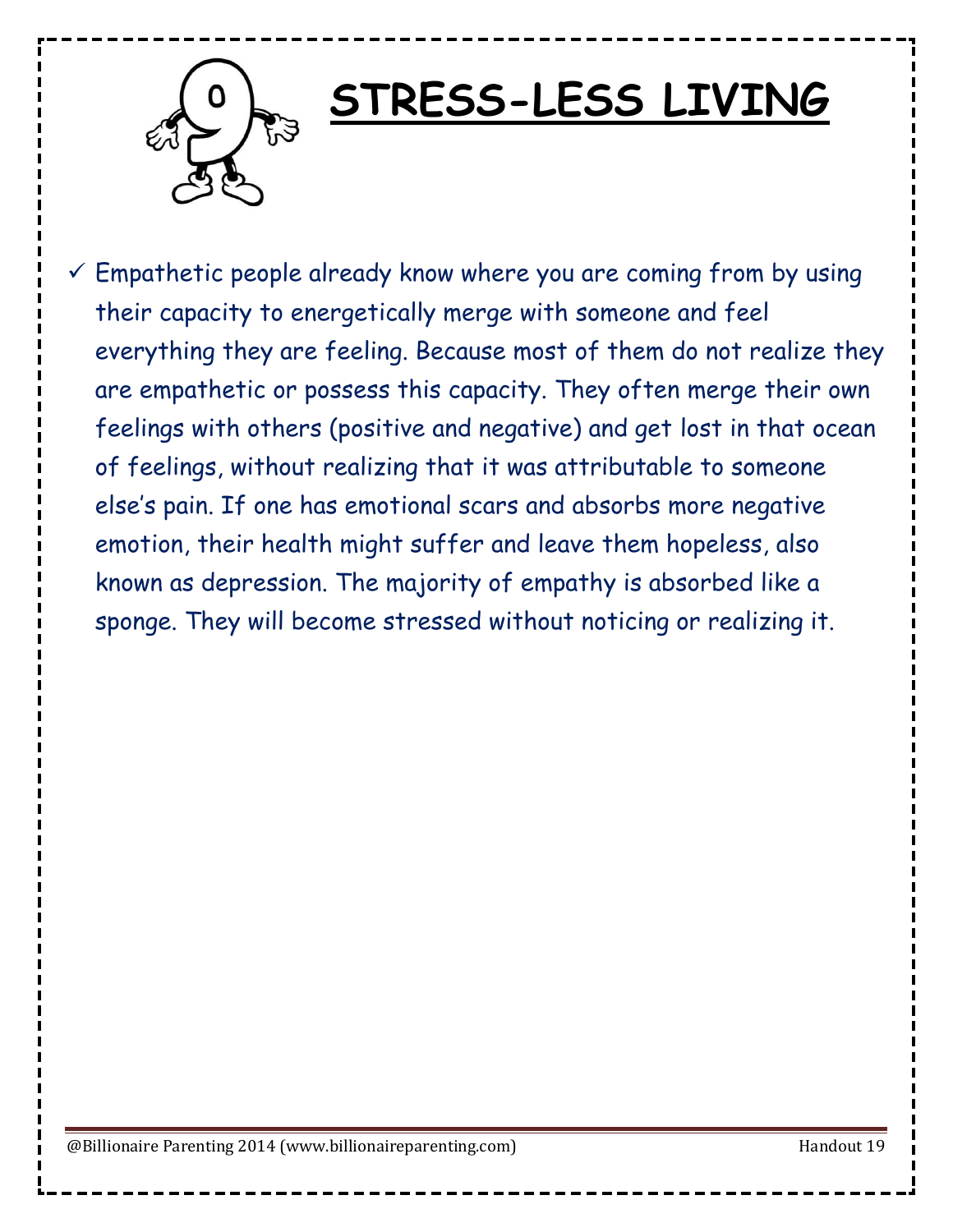

- $\checkmark$  During the 1950s, E. Paul Torrance took a special interest in the creativity of children. Torrance developed a creativity test that is used when screening for gifted and talented classes. This test is used around the world. Common practices in schools and homes that may be killing creativity include:
	- o Over-bearing: Constantly telling a kid how to do things often leaves children feeling like their originality is a mistake and any exploration a waste of time.
	- $\circ$  Competition: Putting kids in a win-lose situation, where there is only one winner negates the process children progress at their own rates and so many give up before they even begin.
	- o Numerous evaluations: When we constantly make kids worry about how they are doing, they ignore internal satisfaction with their accomplishment, which further impacts self-esteem.
- $\checkmark$  The labeled ADHD/ADD children are here to teach the lessons of gratitude and compassion. Research studies have shown that the majority of these kids come from ancestry that valued perfectionism and achievement, where control was an indirect lesson they observed from their parents or grandparents. These children are teaching their parents to have self-compassion for all their grandness in life.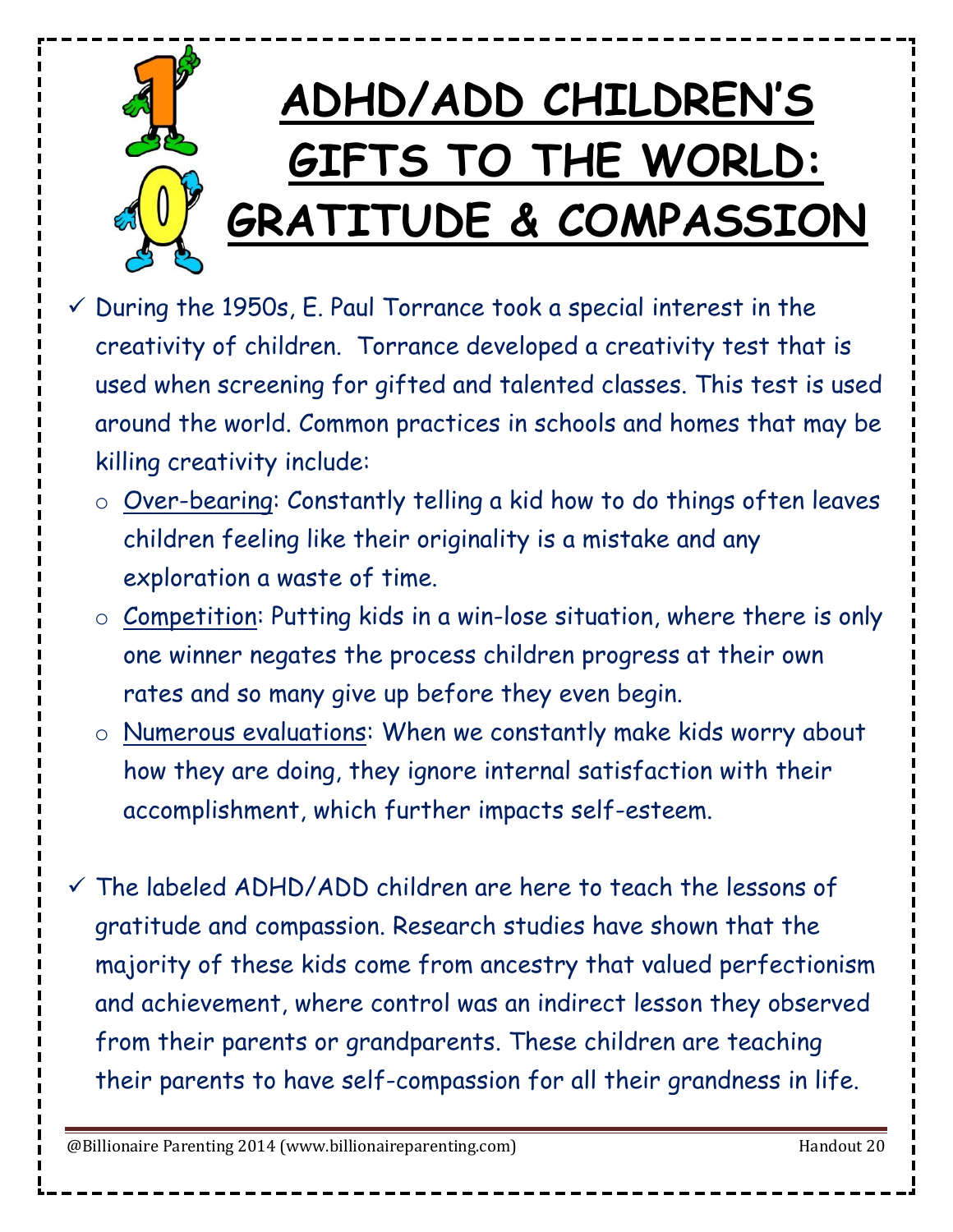# **ADHD/ADD CHILDREN'S GIFTS TO THE WORLD: GRATITUDE & COMPASSION**

From a psychological perspective, if your trace the ancestry of the parents or grandparents of those that are deemed as having "ADD/ADHD" you will see a pattern that many have self-mandated many stressors in their life. These people normally go on to planning the next thing and the next thin and forget to enjoy the things they achieved so far, these are the indirect lessons their children picked up. A lesson of gratitude will help alleviate a lot of their stress.

 $\checkmark$  The so-called learning disorders have, sadly, become a way for financially strapped schools to make ends meet. In many states, schools have become authorized Medicaid providers and funds can be collected in behalf of a child labeled with one of the learning or behavior disorders. In a letter dated October 8, 1996, the Illinois State Board of Education strongly encouraged the superintendent of one of its districts to participate in Medicaid incentives. The letter stated that Illinois had received \$72,500,000 in federal Medicaid money in 1996 and those Medicaid dollars have been used for a variety of non-medical purposes and that "the potential for the dollars is limitless."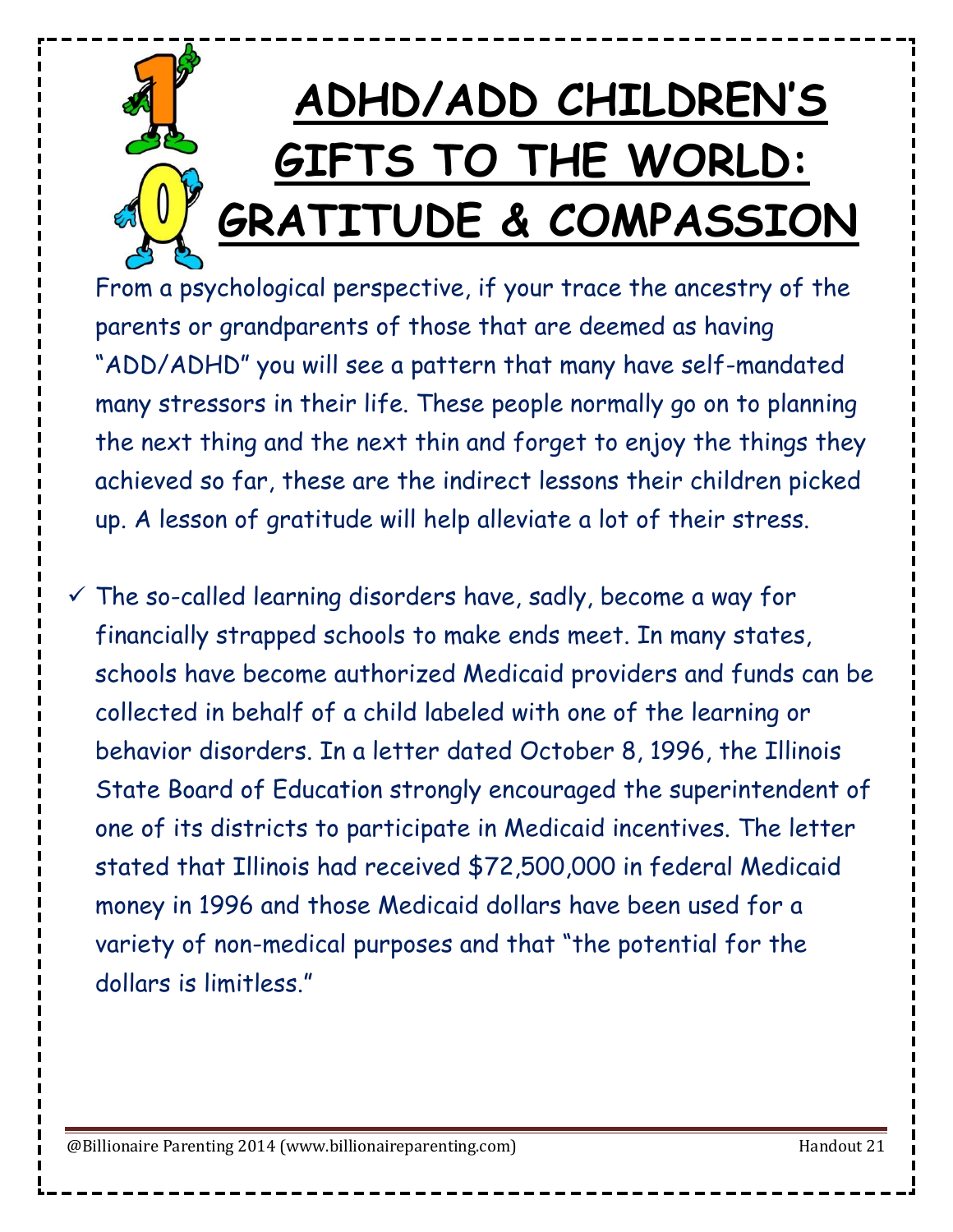

- $\checkmark$  Around half of all autistic children have gastrointestinal (GI) symptoms, such as diarrhea and constipation, and the prevalence increases as the children get older. Because of this, vaccinations are more dangerous than they are preventative since they have a more difficult time breaking down and eliminating toxins; it instead remains in their system longer. Also, many children with autism had increased use of oral antibiotics in infancy, which alter gut flora and thereby almost completely stop the body's ability to excrete mercury.
- $\checkmark$  Millie Holiday, RN has done extensive work with Autistic Children, children with ADHD and those with neurological disorders and concluded that environmental toxins truly impact their behavior. Such toxins can surprisingly be found in ordinary disposable diapers. Many disposable diapers are bleached with chlorine, resulting in remaining traces of dioxins. According to the World Health Organization, dioxins are "persistent environmental pollutants" that can cause an array of health problems including developmental delays, damaged immunity, hormone interference, and certain "cancer causing" dioxins. Autistic children have such a high level of inflammation affecting all the systems of their bodies that they are far more sensitive to added chemical toxic exposures.

@Billionaire Parenting 2014 (www.billionaireparenting.com) discussed the extra extra Handout 22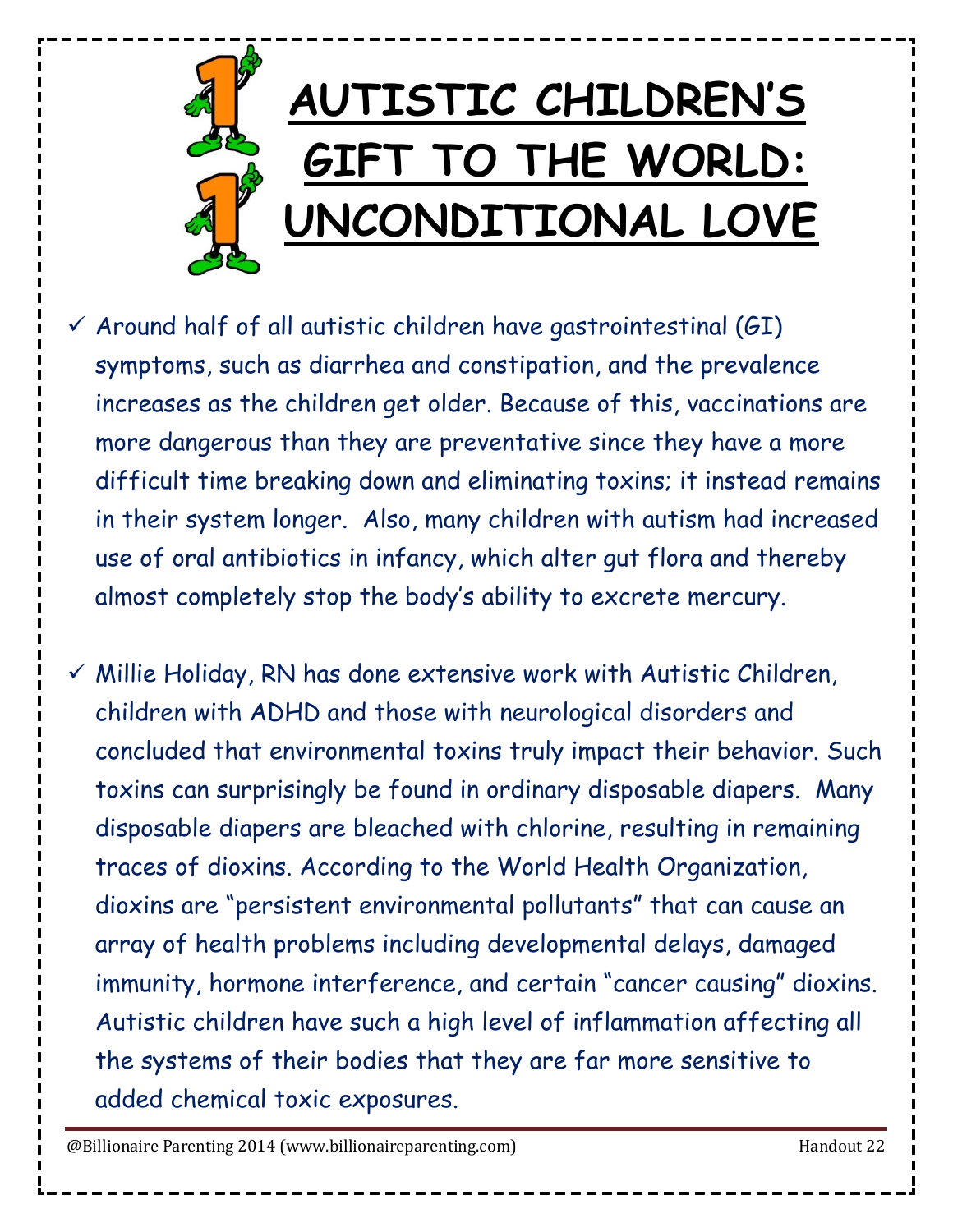

 $\checkmark$  All babies are born with primitive reflexes. These necessary reflexes can react negatively for children born via cesarean section, trauma, toxicity exposure, anesthetics, and chemicals. According to the Environmental Working Group, American researchers have found an average of 200 industrial compounds, pollutants, and other chemicals in the umbilical cord blood of newborns, including seven dangerous pesticides that were supposedly banned in the US more than 30 years ago. Emotional Stressors (in life) have been credited as being the most common sudden onset or trigger to the retained primitive reflexes. These stressors may be occurring pre/post pregnancy as well as in and outside of the womb. Medical peer-reviewed research has said that 90% of all physical dis-ease is linked to emotional stressors.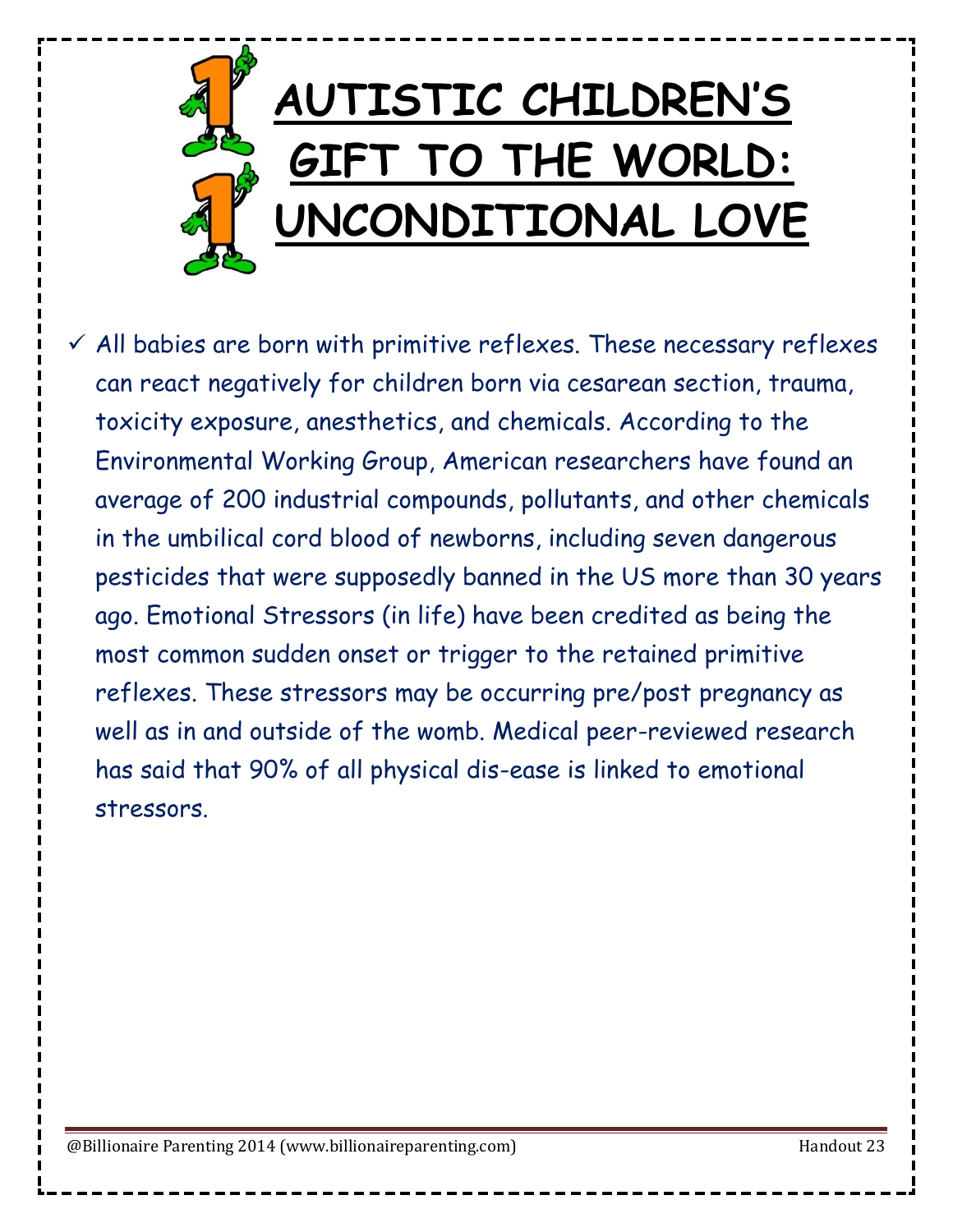

- $\checkmark$  Dr. Kyle Pruett has stated that children's brains develop empathy from birth to age eight years. Babies absorb the mental and emotional energy of the surrounding people. This is why babies with colic are normally around caregivers that have an extreme amount of stress. During this age gap, they do not filter anything; they simply receive the information similar to uploaded their beliefs and values into the judgments they will use to assess life choices. This is why it is critical that caregivers not only take heed of what they say but their actions and thoughts around children. It is also found that female brains have variations, which correlate with higher empathy levels than a male brain. This research supports the correlation for the higher depression incidences in females.
- $\checkmark$  It does not matter what the form your anger takes (sarcasm, criticism, judgment, apathy, depression) when carrying around a burden of anger, fear, sadness or vengeance, you are asking for the same people to appear in your life. That is what is known as the "Secret – The Law of Attraction." Energy in any form attracts energy similar to itself. When you are angry with another person, you continue to send negative energy to then, remember whatever you send out comes back to you, magnified. Most of us tend to repress

@Billionaire Parenting 2014 (www.billionaireparenting.com) discussed the Handout 24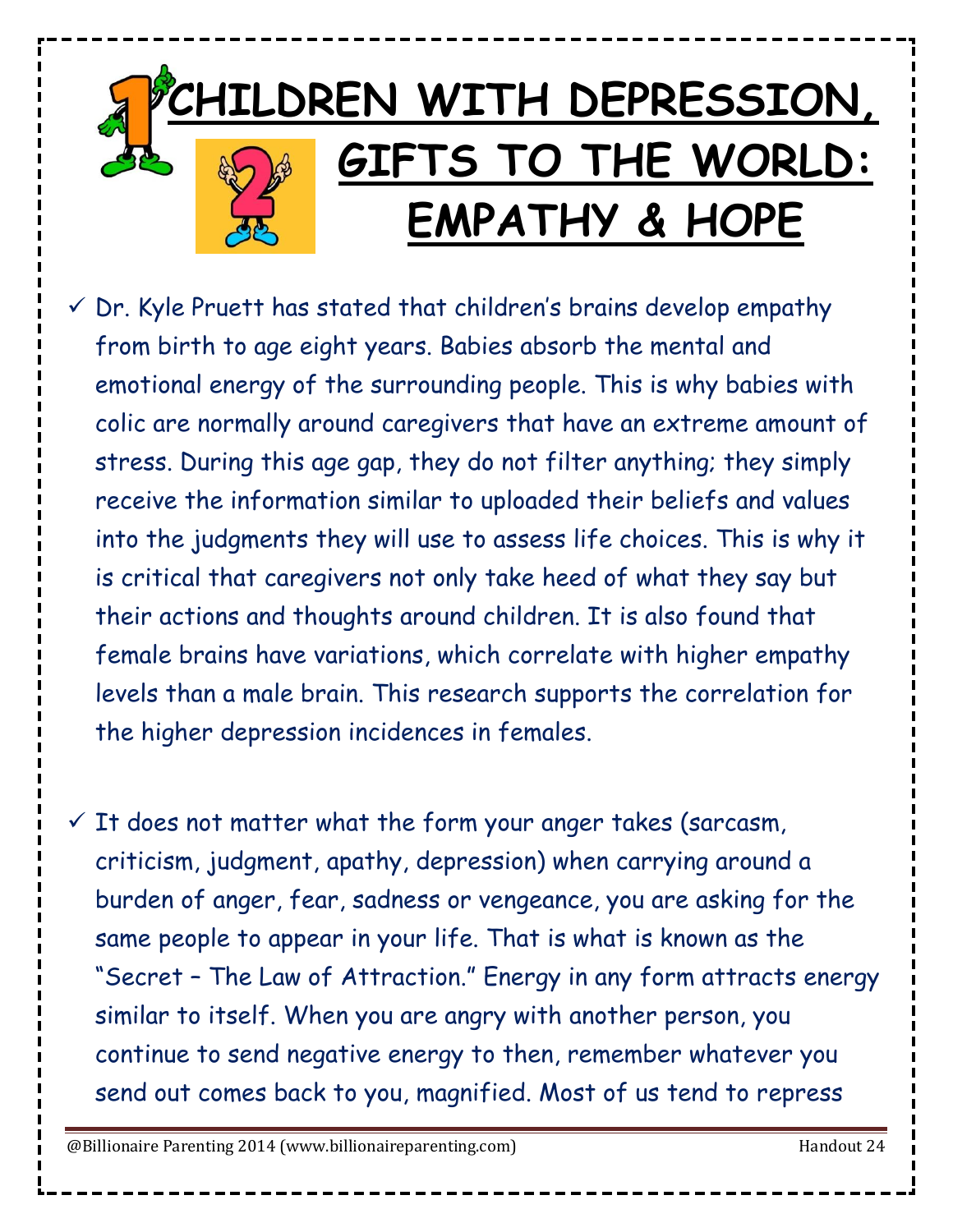

these negative emotions by being busy with work (work-a-holics), watching TV, playing video games, over or under eating, drinking alcohol, smoking or doing drugs to numb the impact. Even after you stuff an emotion deep enough that you no longer feel it, it is still alive and causes damage to your physical body and acute and eventually chronic dis-eases. As John Gray says, what you feel you can heal, you must face your emotions so that they do not overrun your life. This is when you feel helpless/hopeless, aka "depression."

- $\checkmark$  Charles F. Haanel's Master Key System is the basis for the original version of the Law of Attraction. Incantations have been utilized by infamous psychologist such as Carl Jung and are used to plant the seeds of positivity in your subconscious mind. Here are some effective ones to recite on a daily basis:
	- o I am forgiving myself completely and will give myself the care and attention I need.
	- o I am confident and will achieve all the goals I set for myself regardless of my environment and resources.
	- $\circ$  I am responsible for changing what I do not like about myself and all things are possible in life given they are performed one-step at a time.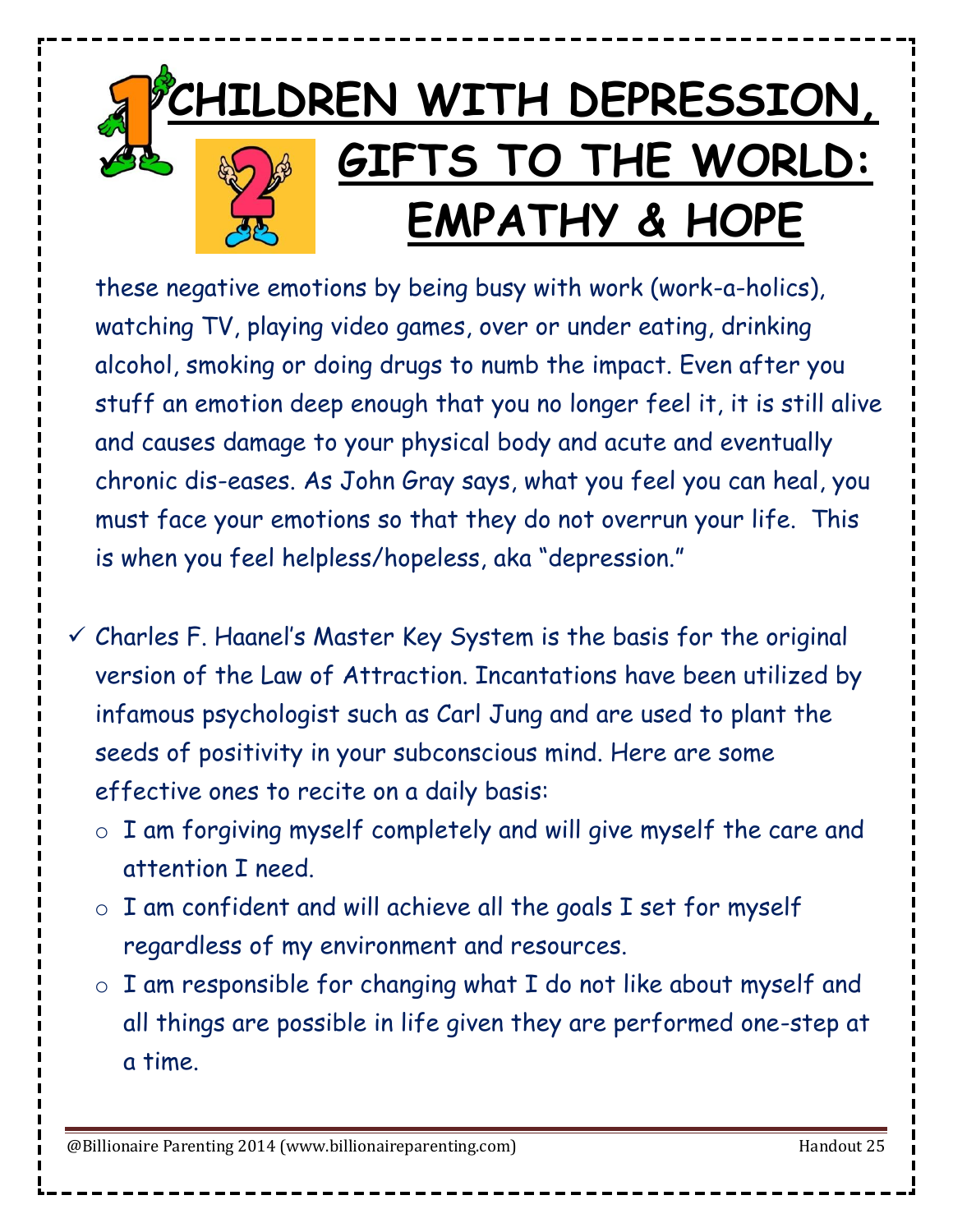

 $\checkmark$  According to Dr. Elaine Aron, who coined the term highly sensitive people, she states that there are approximately 15 to 20% of today's children that fit within this category. These children are born with a more sensitive nervous system which will react faster to their senses and interpret their surroundings in a highly sensitive matter. Parents tend to categorize them as being "too sensitive" or "too shy" or "too intense." Many obese children are dealing with internalized anger, fear and frustration because they are misunderstood and/or not loved enough according to their core beliefs. Many of these children are subjected to being bullied, which is one of the greatest challenges facing our schools today.

 $\checkmark$  All white and refined flour based foods such as white break, breakfast cereals, pasta, pastries, should be limited or altogether removed from your diet plan. The issue with these is that they are carcinogenic (molecule who can create "cancer") due to the fact that they are bleached and bromated during the production process. This is in addition to the fact that they will cause your blood glucose levels to skyrocket, really encouraging you to start packing on body fat rapidly. The ingredient azodicarbonamide is banned in the United

@Billionaire Parenting 2014 (www.billionaireparenting.com) discussed the Handout 26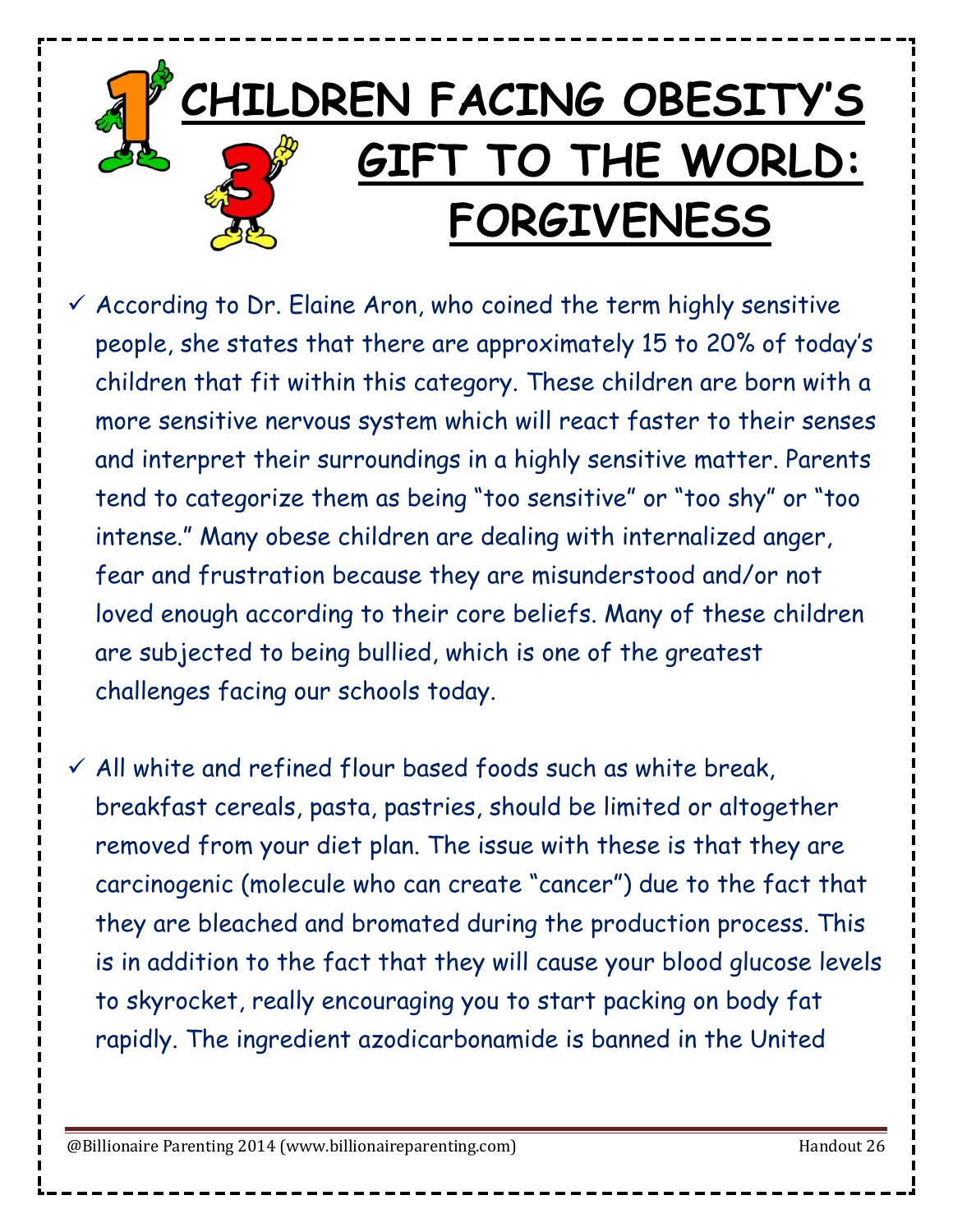

Kingdom, most European countries as well as Australia. And its use in Singapore has some pretty severe penalties (up to 15 years in prison and \$450,000 fine). However, it is still in some of the 100% whole wheat bread within U.S. grocery stores?

 $\checkmark$  When we overhear our children making negative comments about themselves, we often wonder where they are getting these negative thoughts from. Remember, children are sensory learners, they learn and model your actions. Parents who have had low self-esteem for an extended period of time feel as if they are a victim in this world. They have difficulty having fun and being silly and as such many times their frustrations are inadvertently taken out on their children because they have not developed healthier coping mechanisms for their stress levels. Some parents may verbally attack their children. They say things like "Why can't you do anything right/ Why are you so lazy? Why don't you have any friends? Why can't you do better in school?" These attacks will develop a critical inner voice in their children. These children begin to feel vulnerable and their physical bodies respond by building layers of protection or fat cells.

@Billionaire Parenting 2014 (www.billionaireparenting.com) example and the Handout 27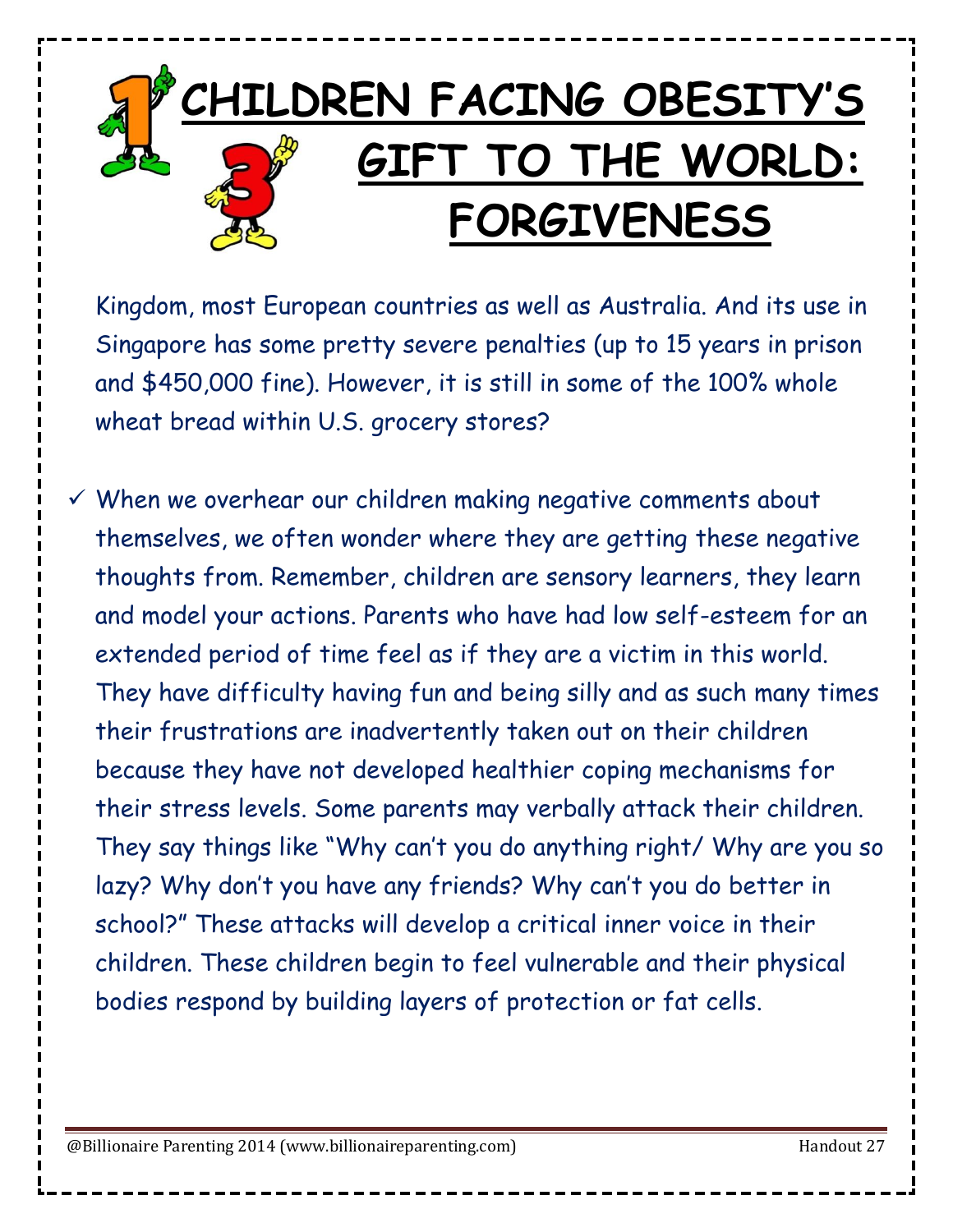# **PROJECT HOPE,WHOLE-LISTIC CHILDREN'S HOSPATAL**

 $\checkmark$  Whole-Listic means the ability to stimulate both the "Left + Right" brains = Whole Child. Then we incorporate all the Alternative Care Services (Holistic) to derivate at the word "WHOLE-LISTIC." Traditional holistic services focus on the mind but they have not successfully tapped into the full potential of both hemispheres of the brain. Research has proven that when synergy of the right and left hand hemisphere is balanced, a unique concept is produced "Geniuses." Historically, Einstein, Beethoven and others modeled this theory.

 $\checkmark$  The goal at the Whole-Listic Children's Hospatal is to make the environment as conducive for play as possible so their worries and minds are focused elsewhere and your children's visits are made as enjoyable as possible. The goal is to tap into their creativity and imagination; this will help release endorphins which promotes a more conducive healing environment.

 $\checkmark$  Since education begins within the womb, education will be provided up front to the Maternity clients so that they will be able to make more informed consumer choices. The goal is to return the miraculous events of childbirth back to a celebration of life and not one that is attached with fear or pain. Each mom will be treated like a Star and truly pampered. They will learn that the soul(s) that they are bringing into this world are perfect and each unique personality helps make the world a better place.

@Billionaire Parenting 2014 (www.billionaireparenting.com) example and the Handout 28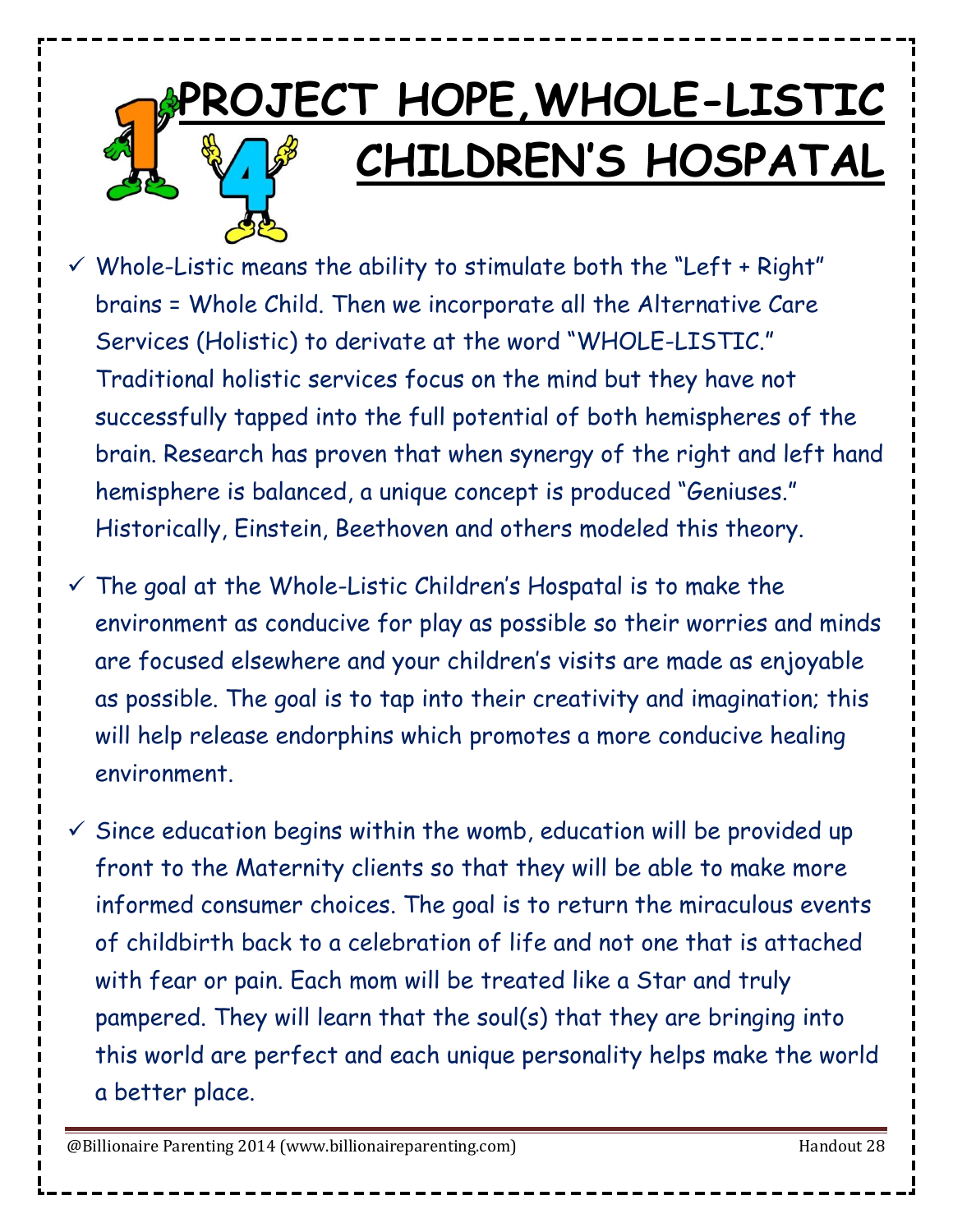#### **EDUCATION: THE WHOLE-LISTIC GIFTED ACADEMY**

- $\checkmark$  In 1975, Dr. Bernard Glueck found that the electroencephalogram (EEG) patterns of subjects practicing the Transcendental Meditation technique showed an increased synchrony between the left and the right sides of the brain. The corpus callosum connects the left and right hemispheres, and will be more active when the subjects are in a state of relaxed concentration. Learning abilities, memory, problem solving and creativity also improved with transcendental meditation.
- $\checkmark$  Children adore bouncing on beds, sofas and any springy surface they can find. Rebounding is what adults say when they are trying to be sophisticated and avoiding the words, jumping. There are many health benefits to rebounding, including improving posture and the immune system, reducing body fact, and stimulating lymphatic drainage. It is a highly effective exercise to increase agility, strength your muscles overall and provide an aerobic challenge for the heart and lungs.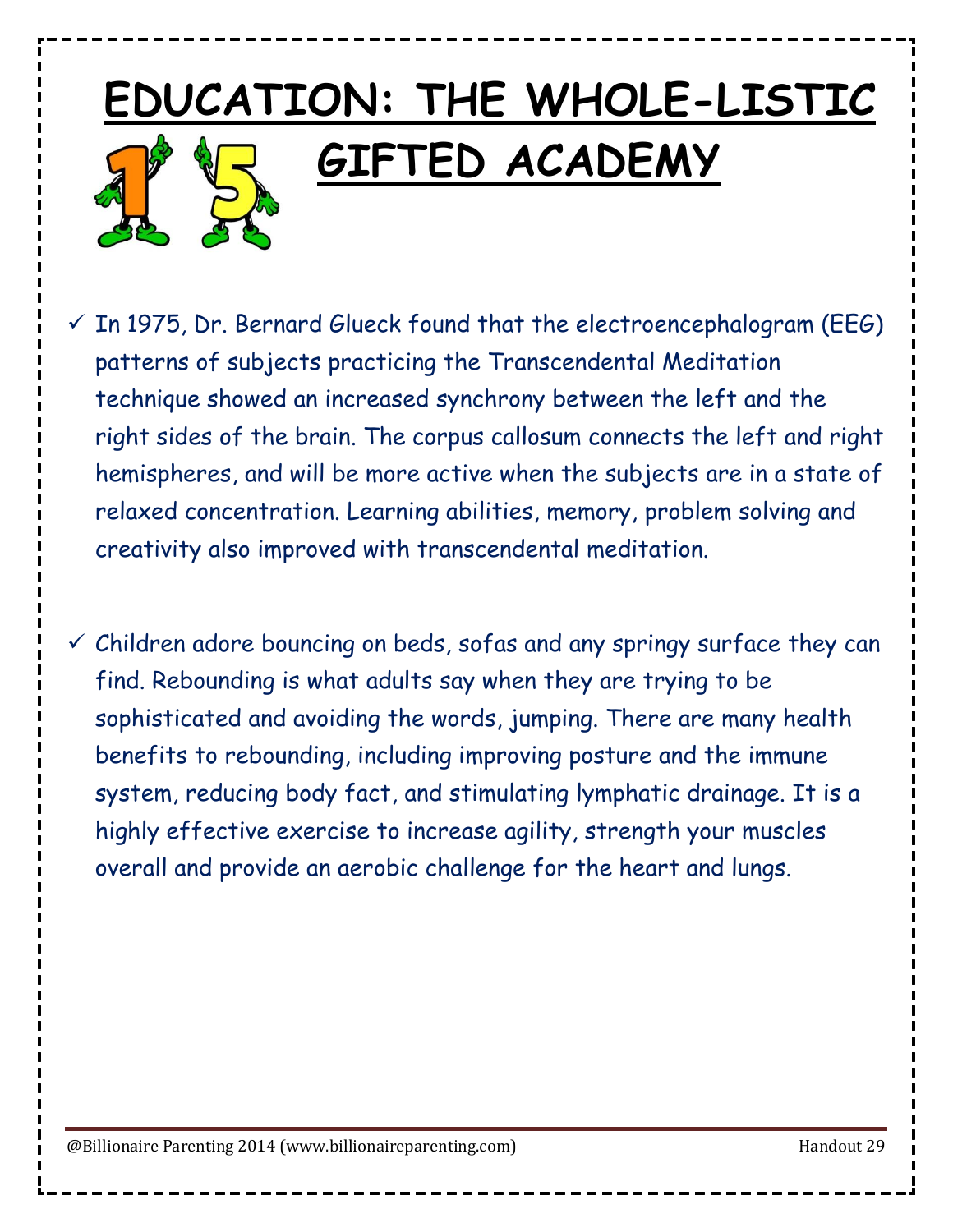# **EDUCATION: THE WHOLE-LISTIC GIFTED ACADEMY**

- $\checkmark$  Color is a form of non-verbal communication and extremely prevalent in nature. Because of this, color therapy or chromo therapy has long been used amongst the Egyptians and Chinese cultures to name a few. This is why coloring and drawing activities are an essential part of a child's growth and development.
	- o Red was used to stimulate the body and mind and to increase circulation.
	- o Yellow was thought to stimulate the nerves and purify the body.
	- o Orange was used to heal the lungs and to increase energy levels.
	- o Blue was believed to soothe illnesses and treat pain.
	- o Indigo shades were thought to alleviate skin problems.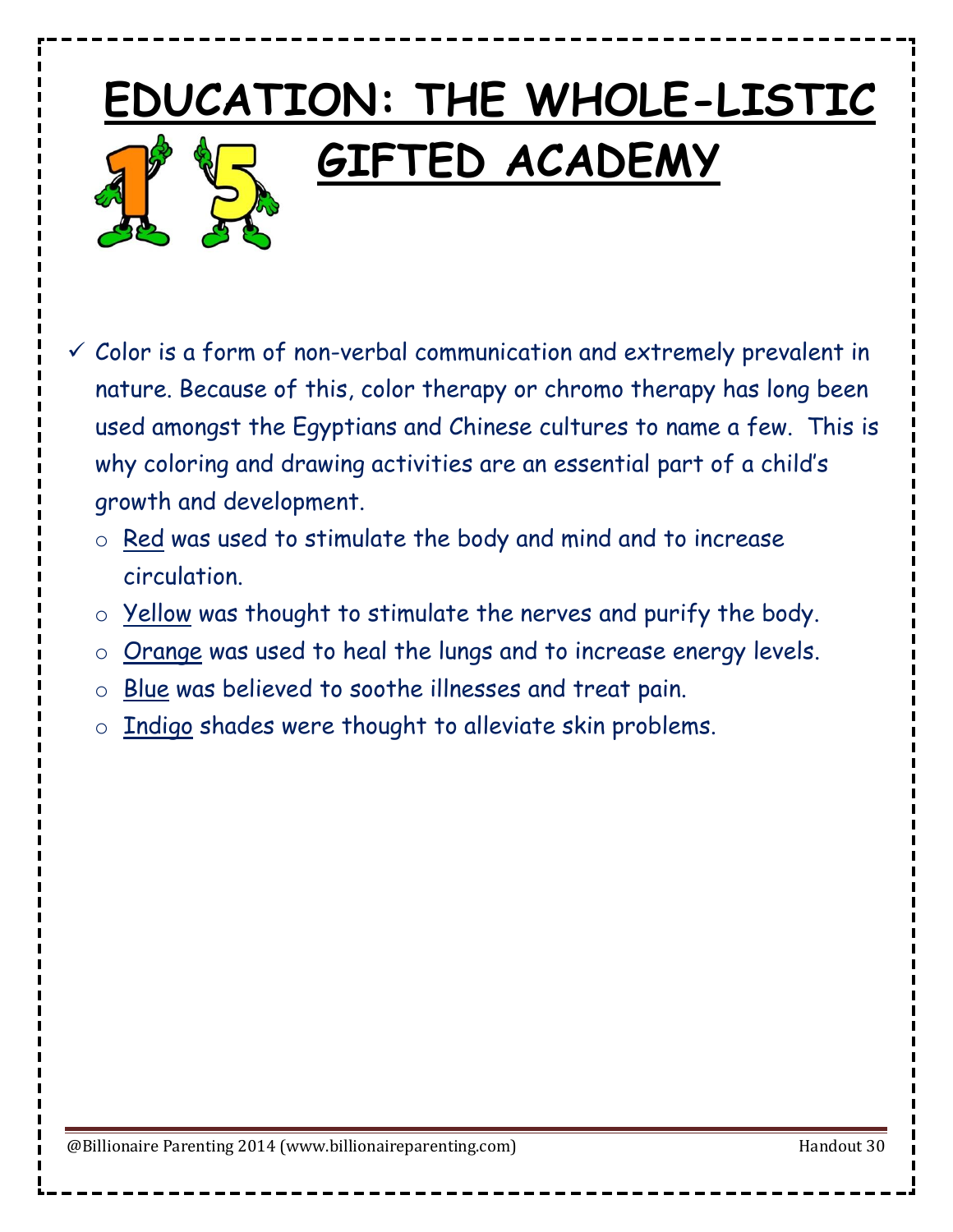

#### **FINDING THE REAL "U"**

 $\checkmark$  Words carry energy, an actual frequency. So knowing that the word LOVE has the highest positive frequency and brings your state into a more fulfilled and empowered state. We need to eliminate the following words that may keep the guilty past and fearful future active in our minds. You should learn to "taboo" these words into your vocabulary and your household. Consequently, some of the negative words we are using in our lives have become second-nature. They represent a hidden victim language and they portray a negative cyclical pattern that is holding us back from our true potential.

| Impossible | Can't     | Try      |
|------------|-----------|----------|
| Limitation | If Only   | But      |
| However    | Difficult | Ought To |
| Should     | Doubt     |          |

 $\checkmark$  According to research, at least one third to a half of the worldwide population is introverted with uncanny abilities to provide innovative and creative solutions for the world. It is thru introverts, Rosa Parks, Chopin, Dr. Seuss, Steve Wozniak (co-founder of Apple with Steve Jobs), that we owe many of the greatest contributions to society. The most effective teams are composed of a healthy mix of introverts and extroverts, studies show, and so are many leadership structures.

@Billionaire Parenting 2014 (www.billionaireparenting.com) discussed and the Handout 31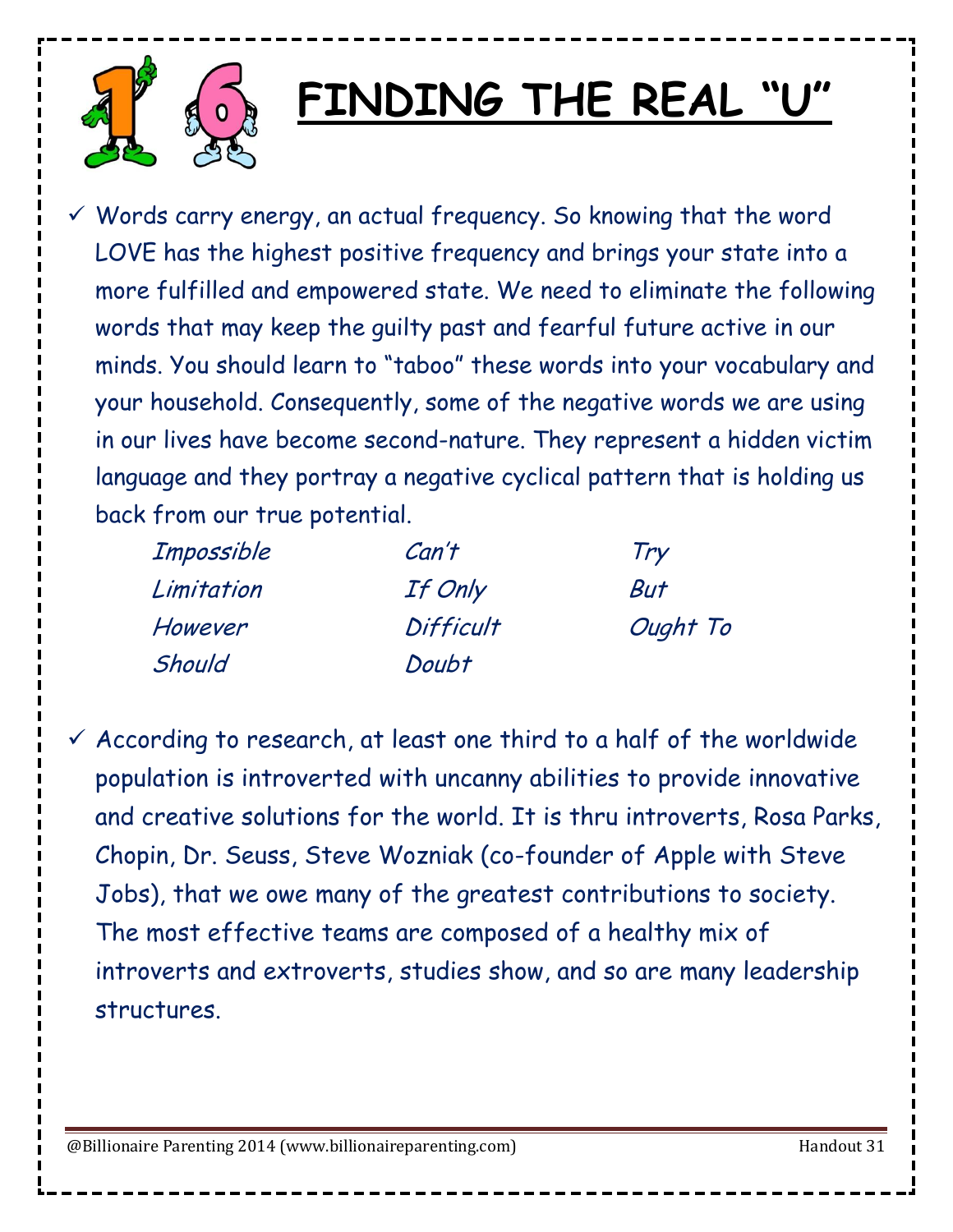

## **FINDING THE REAL "U"**

- $\checkmark$  According to Nybo, Hauge, and Sorensen's "Identity Blueprint", you need to investigate what is your primary motivator, the essence of who you are? You will recognize your unique essence because it gives you the reserves of energy that allows you to give of yourself.
	- o If you are motivated by Power, you are a natural leader who seeks influence and can withstand great pressure.
	- o If you are motivated by the Heart, you seek to establish good relationships between human beings, animals and nature.
	- $\circ$  If you are motivated by the Mind then you are a natural innovator, who seeks to find intelligent solutions to all the problems faced by human beings.
	- o If you are motivated by Harmony, you seek harmony through your ability to identify with the contrasts of life and create stories or expressions that touch the hearts of those who witness your development.
	- o If you are motivated by Knowledge, you will find it deeply meaningful when you are on the track of an important new discovery that can make a difference in people's lives.
	- o If you are motivated by Passion, you will find it deeply meaningful when there is a cause that you believe in with all of your heart and you have visionary abilities to see how the future could be.
	- $\circ$  If you are motivated by Action, you will find it deeply meaningful when you design or manifest an idea or a project on the practical level.

@Billionaire Parenting 2014 (www.billionaireparenting.com) example and the Handout 32